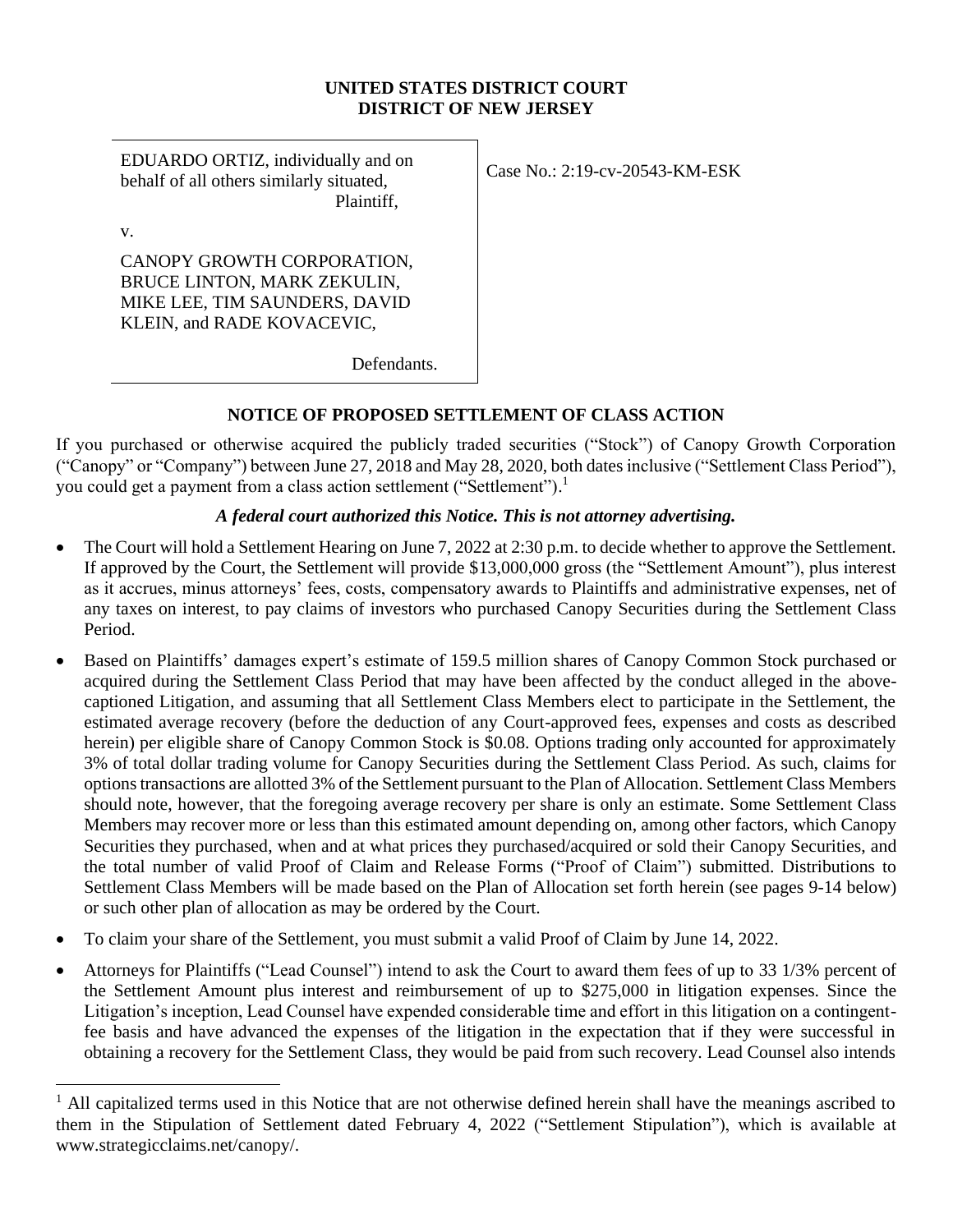to ask the Court to grant compensatory awards to Plaintiffs not to exceed, in total, \$30,000 in total. Collectively, the requested attorneys' fees, litigation expenses and compensatory award to Plaintiffs are estimated to average \$0.03 per allegedly damaged Canopy share. If approved by the Court, these amounts will be paid from the Settlement Fund.

- The estimated average recovery, after the deductions set forth in the preceding paragraph, is \$0.05 per allegedly damaged Canopy share. This estimate is based on the assumptions set forth in the preceding paragraphs. Your actual recovery, if any, will depend on the aggregate losses of all Settlement Class Members, the date(s) you purchased and sold Canopy Securities, the purchase and sales prices, and the total number and amount of claims filed.
- The Settlement resolves the Litigation concerning whether Canopy, Bruce Linton, Mark Zekulin, Mike Lee, Tim Saunders, David Klein and Rade Kovacevic (collectively, "Defendants") violated federal securities laws by allegedly making misrepresentations and/or omissions of material fact in public statements to the investing public concerning, *inter alia*: (1) inventories of cannabis oils, extracts, and dry flower; (2) "Risk Factors" regarding inventory buildup or excess production facilities; (3) valuation of its inventory on its financial statements; (4) reporting of revenue without including or disclosing reserves for returns or price concessions; and (5) cannabis production facilities. Defendants have denied and continue to deny each, any, and all allegations of wrongdoing, fault, liability, or damage whatsoever asserted by Plaintiffs. Defendants have also denied, *inter alia*, the allegations that Plaintiffs or the Settlement Class have suffered damages or that Plaintiffs or the Settlement Class were harmed by the conduct alleged in the Litigation. Defendants continue to believe the claims asserted against them in the Litigation are without merit.
- The parties disagree on how much money, if any, could have been won if the investors won at trial in the Litigation.
- Your legal rights will be affected whether you act or do not act. If you do not act, you may permanently forfeit your right to recover on this claim. Therefore, you should read this Notice carefully.

| YOUR LEGAL RIGHTS AND OPTIONS IN THIS SETTLEMENT                                                                                                                           |                                                                                                                                                                                                                                                                                               |  |  |  |  |
|----------------------------------------------------------------------------------------------------------------------------------------------------------------------------|-----------------------------------------------------------------------------------------------------------------------------------------------------------------------------------------------------------------------------------------------------------------------------------------------|--|--|--|--|
| <b>SUBMIT A CLAIM</b><br>The only way to get a payment from the Settlement. Proof of Claim forms<br>must be postmarked or submitted online by June 14, 2022<br><b>FORM</b> |                                                                                                                                                                                                                                                                                               |  |  |  |  |
| <b>EXCLUDE</b><br><b>YOURSELF</b>                                                                                                                                          | Get no payment. This is the only option that allows you to ever be part of<br>any other lawsuit against the Defendants or any other Released Persons<br>about the legal claims that were or could have been asserted in this case.<br>Requests for Exclusion must be received by May 17, 2022 |  |  |  |  |
| <b>OBJECT</b>                                                                                                                                                              | Write to the Court about why you do not like the Settlement, the Plan of<br>Allocation, and/or the request for attorneys' fees, costs, and expenses. You<br>will still be a member of the Settlement Class. Objections must be received<br>by counsel by May 17, 2022                         |  |  |  |  |
| <b>GO TO THE</b><br><b>HEARING</b>                                                                                                                                         | Ask to speak in Court about the fairness of the Settlement. Requests to speak<br>must be received by counsel by May 17, 2022. The Settlement Hearing is set<br>for June 7, 2022.                                                                                                              |  |  |  |  |
| <b>DO NOTHING</b>                                                                                                                                                          | Get no payment. Give up your rights.                                                                                                                                                                                                                                                          |  |  |  |  |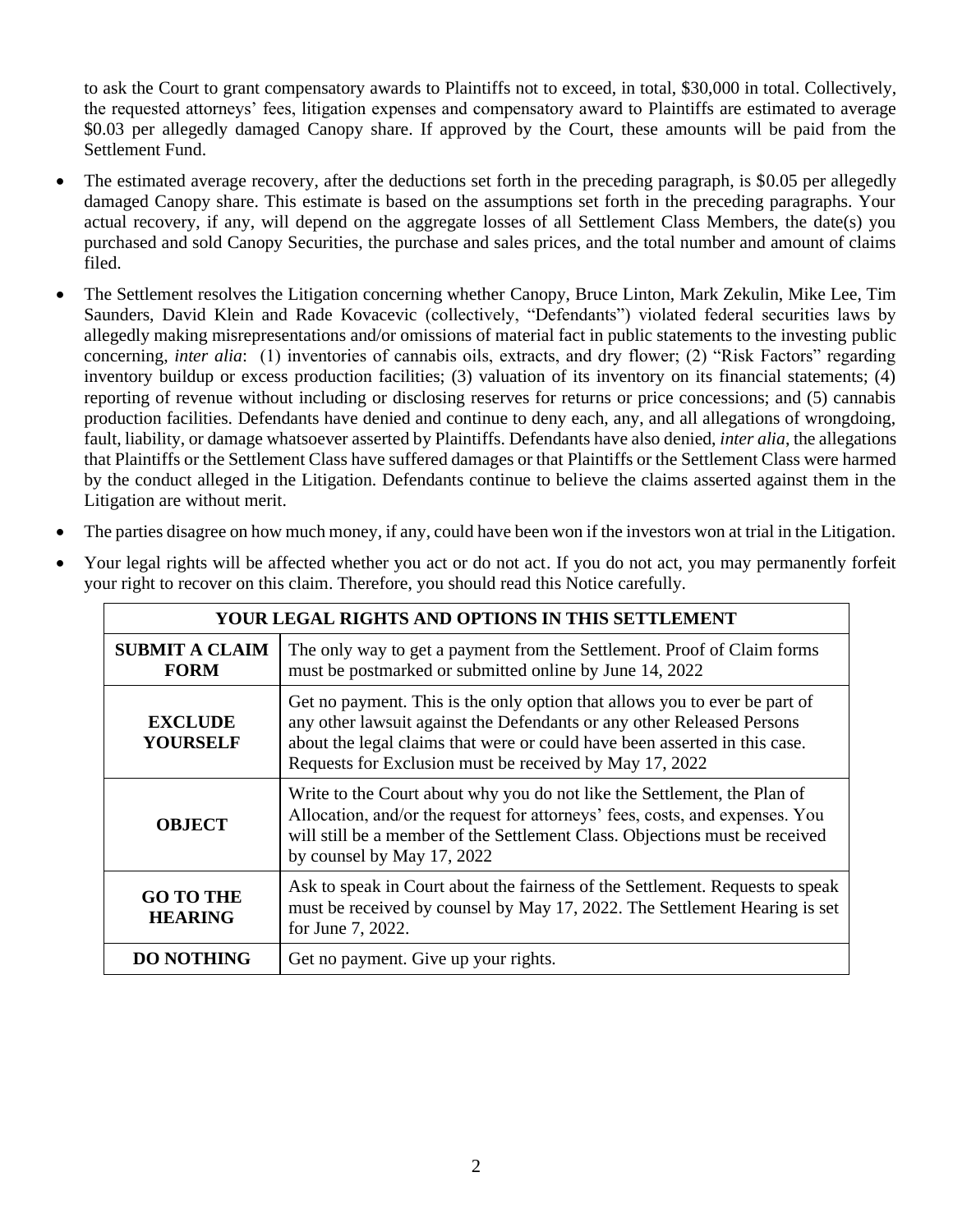# **INQUIRIES**

**Please do not contact the Court regarding this Notice.** All inquiries concerning this Notice, the Proof of Claim, or any other questions by Settlement Class Members should be directed to:

| Canopy Growth Corp. Securities Litigation | $\alpha$ | Brian Calandra                  |  |  |
|-------------------------------------------|----------|---------------------------------|--|--|
| c/o Strategic Claims Services             |          | POMERANTZ LLP                   |  |  |
| P.O. Box 230                              |          | 600 Third Avenue, Floor 20      |  |  |
| 600 N. Jackson St., Ste. 205              |          | New York, NY 10016              |  |  |
| Media, PA 19063                           |          | Telephone: (212) 661-1100       |  |  |
| Tel.: 866-274-4004                        |          | Facsimile: (917) 463-1044       |  |  |
| Fax: 610-565-7985                         |          | Email: bcalandra@pomlaw.com     |  |  |
| info@strategicclaims.net                  |          |                                 |  |  |
|                                           |          | Shayne C. Stevenson             |  |  |
|                                           |          | HAGENS BERMAN SOBOL SHAPIRO LLP |  |  |
|                                           |          | 1301 Second Avenue, Suite 2000  |  |  |
|                                           |          | Seattle, WA 98101               |  |  |
|                                           |          | Telephone: (206) 623-7292       |  |  |
|                                           |          | Facsimile: (206) 623-0594       |  |  |
|                                           |          | Email: shaynes@hbsslaw.com      |  |  |
|                                           |          |                                 |  |  |
|                                           |          | Gonen Haklay                    |  |  |
|                                           |          | THE ROSEN LAW FIRM, P.A.        |  |  |
|                                           |          | 101 Greenwood Avenue, Suite 440 |  |  |
|                                           |          | Jenkintown, PA 19046            |  |  |
|                                           |          | Telephone: (215) 600-2817       |  |  |
|                                           |          | Facsimile: (212) 202-3827       |  |  |
|                                           |          | Email: ghaklay@rosenlegal.com   |  |  |

# **BASIC INFORMATION CONCERNING THE SETTLEMENT**

# 1. **Why did I get this notice package?**

You or someone in your family may have purchased or otherwise acquired the common stock of, or call options on Canopy or sold put options on Canopy common stock, between June 27, 2018 and May 28, 2020, both dates inclusive (the "Settlement Class Period").

#### 2. **What is this settlement about?**

This settlement resolves the case known as *Ortiz v. Canopy Growth Corporation*, Case No.: 2:19-cv-20543-KM-ESK (D.N.J.). The Court in charge of the case is the United States District Court for the District of New Jersey. The Litigation involves allegations that Defendants violated provisions of the Securities Exchange Act of 1934 ("Exchange Act") by allegedly making misrepresentations and/or omissions of material fact in public statements to the investing public regarding Canopy's: (1) inventories of cannabis oils, extracts, and dry flower; (2) "Risk Factors" regarding inventory buildup or excess production facilities; (3) valuation of its inventory on its financial statements; (4) reporting of revenue without including or disclosing reserves for returns or price concessions; and (5) cannabis production facilities. The Third Amended Complaint for Violations of the Federal Securities Laws ("Complaint") alleges that the misstatements or omissions artificially inflated the price of Canopy Securities, and that the share prices dropped in response to certain subsequent disclosures. Defendants have denied each of these allegations, and continue to deny each, any, and all allegations of wrongdoing, fault, liability or damage whatsoever asserted in the Litigation. The Settlement shall in no event be construed as, or deemed to be evidence of, liability, fault, wrongdoing, injury, or damages, or of any wrongful conduct, acts, or omissions on the part of Defendants or any of the Released Persons, or of any infirmity of any defense, or of any damages to the Plaintiffs or any other Settlement Class Member. The Settlement resolves all of the claims in the Litigation, as well as certain other claims or potential claims, whether known or unknown.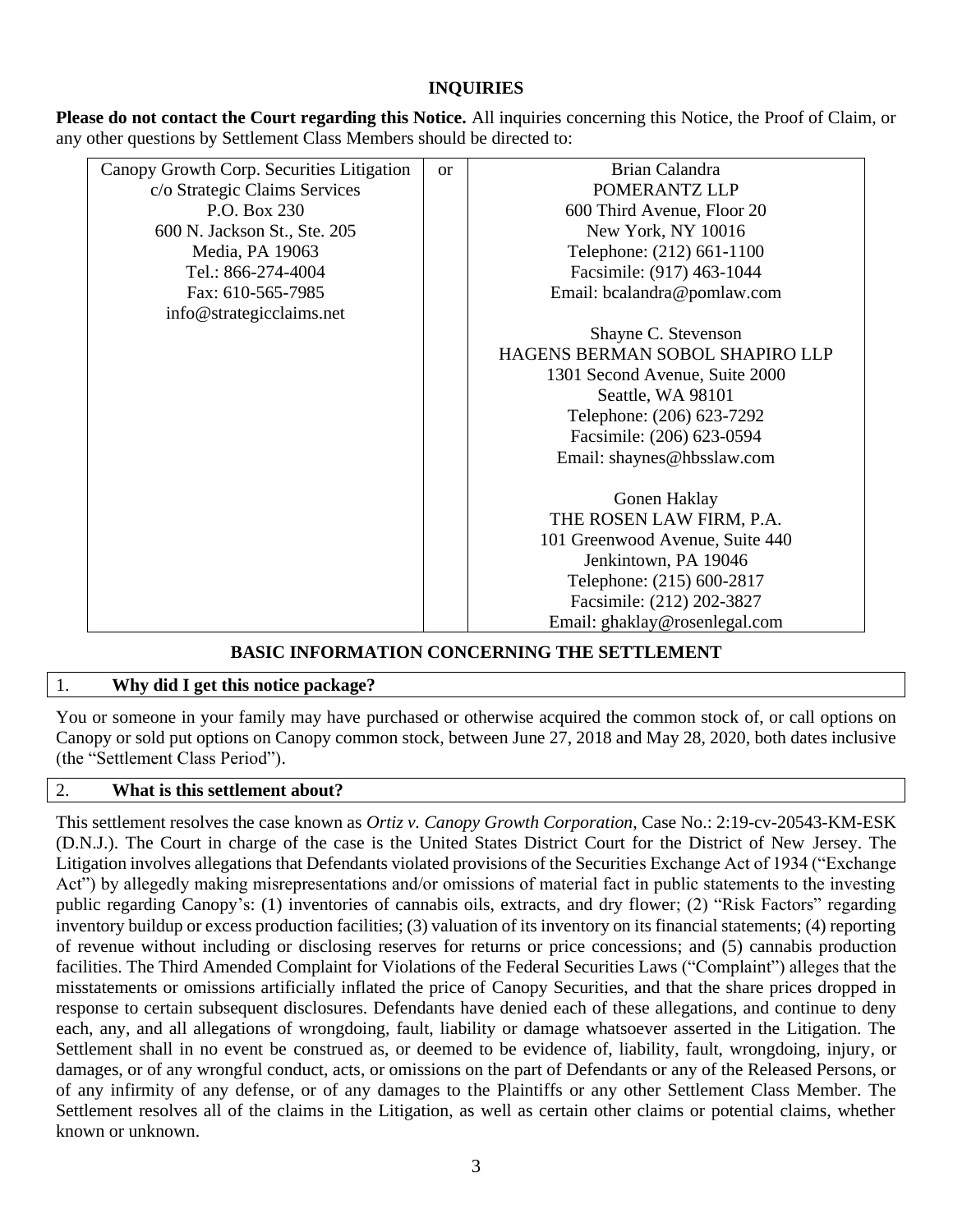## 3. **Why is this a class action?**

In a class action, one or more persons called plaintiffs sue on behalf of all persons who have similar claims. All of the persons with similar claims are referred to as a class. One court resolves the issues for all class members, except for those who exclude themselves from the class.

#### 4. **Why is there a settlement?**

Plaintiffs and Defendants do not agree regarding the merits of Plaintiffs' allegations and Defendants' defenses with respect to liability or the average amount of damages per share, if any, that would be recoverable if Plaintiffs were to prevail at trial on each claim. The issues on which Plaintiffs and the Defendants disagree include: (1) whether the challenged statements were materially false or misleading or otherwise actionable under federal securities law; (2) whether Defendants had a duty to disclose the allegedly omitted information; (3) whether the Defendants acted with scienter; (4) whether the alleged disclosures were corrective disclosures; (5) the causes of the loss in the value of the securities; and (6) the amount of alleged damages, if any, that could be recovered at trial.

This matter has not gone to trial and the Court has not decided in favor of either Plaintiffs or Defendants. Instead, Plaintiffs and Defendants have agreed to settle the case. Plaintiffs and Lead Counsel believe the Settlement is best for all Settlement Class Members because of the risks associated with continued litigation and the nature of the defenses raised by the Defendants. Among the reasons that Plaintiffs and Lead Counsel believe the Settlement is fair is the uncertainty about whether they will be able to prove that any challenged statement was false or misleading, that the alleged misstatements and omissions actually caused the Settlement Class any damages, and the amount of damages, if any.

# **WHO IS IN THE SETTLEMENT**

To see if you will get money from this Settlement, you first have to determine if you are a Settlement Class Member.

# 5. **How do I know if I am part of the Settlement?**

The Settlement Class includes all persons or entities, except those who are excluded as described below, who purchased or otherwise acquired Canopy Common Stock or Canopy Call Options or sold Canopy Put Options between June 27, 2018 and May 28, 2020, both dates inclusive ("Settlement Class Period") and were injured thereby. 2

If one of your mutual funds owns Canopy Securities, that alone does not make you a Settlement Class Member. Also, if you sold Canopy Securities during the Settlement Class Period, that alone does not make you a Settlement Class Member. You are a Settlement Class Member only if you directly purchased or otherwise acquired Canopy Common Stock or Canopy Call Options, or sold Canopy Put Options during the Settlement Class Period. Contact your broker to see if you have made any of these transactions.

# 6. **Are there exceptions to being included?**

Yes. Excluded from the Settlement Class are (i) Defendants, the officers and directors of Canopy, at all relevant times, members of their immediate families and their legal representatives, heirs, successors, or assigns, and any entity in which Defendants have or had a controlling interest; (ii) Opt-Outs, *i.e.*, those Persons who timely and validly request exclusion from the Settlement Class in accordance with the requirements set forth below; and (iii) Persons who have no compensable damages.

# 7. **What if I am still not sure if l am included?**

If you are still not sure whether you are included, you can ask for free help. You can contact the Claims Administrator toll-free at (866) 274-4004 or at info@strategicclaims.net or by visiting the website www.strategicclaims.net/canopy/, or you can fill out and return the Proof of Claim form enclosed with this Notice package to see if you qualify.

<sup>&</sup>lt;sup>2</sup> Herein, Canopy Call Options and Put Options are collectively referred to as "Options." Canopy Common Stock and Options are collectively referred to as "Canopy Securities."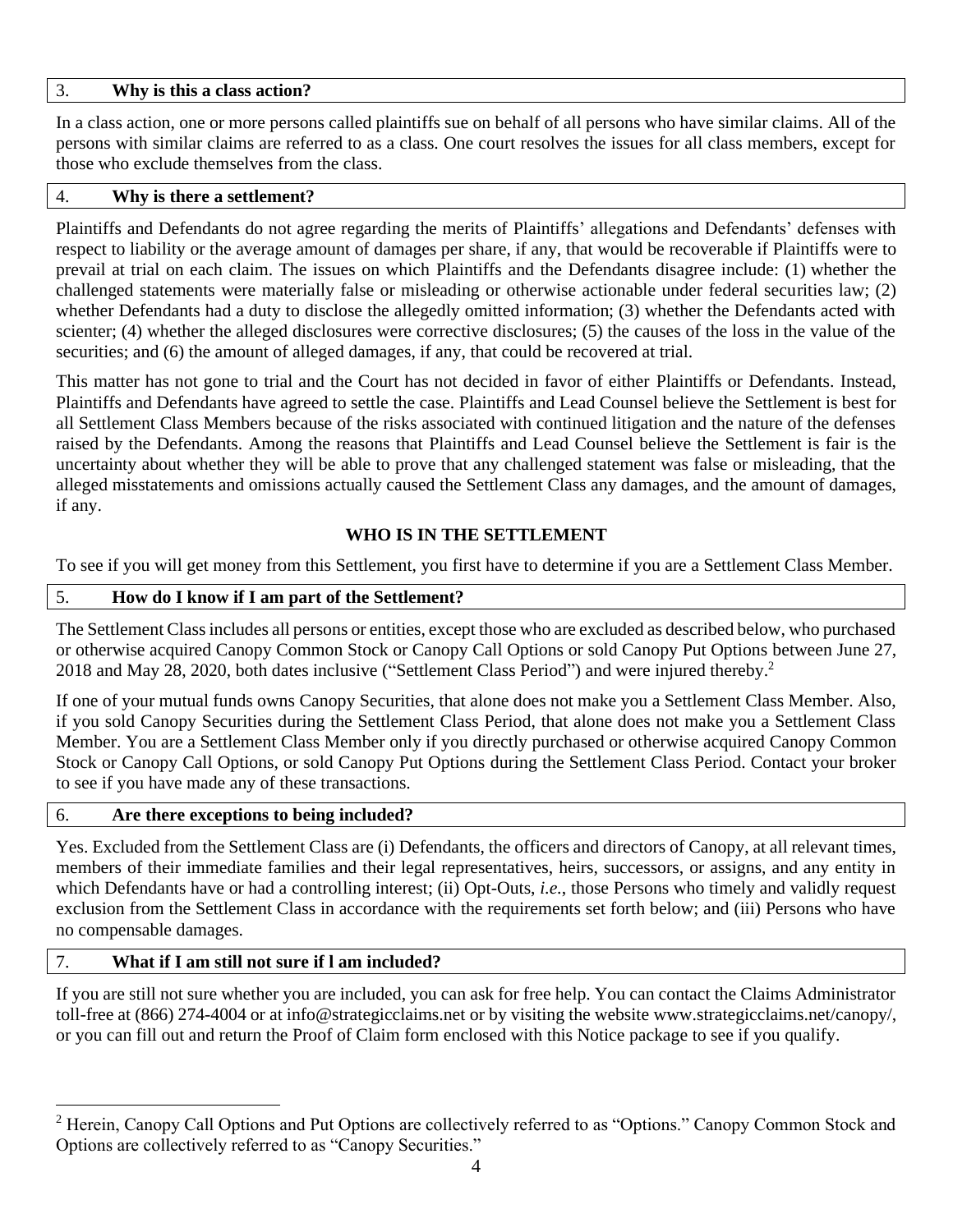# **THE SETTLEMENT BENEFITS – WHAT YOU GET**

## 8. **What does the Settlement provide?**

The proposed Settlement provides for Canopy and/or Defendants' insurers to pay \$13,000,000 into a settlement fund ("Settlement Fund"). The Settlement is subject to Court approval. Also, subject to the Court's approval, a portion of the Settlement Fund will be used to pay attorneys' fees with interest and reasonable litigation expenses to Lead Counsel, and compensatory awards to Plaintiffs. A portion of the Settlement Fund also will be used to pay taxes due on interest earned by the Settlement Fund, if necessary, and the costs of the claims administration, including the costs of printing and mailing the Postcard Notice and the costs of publishing notice. After the foregoing deductions from the Settlement Fund have been made, the amount remaining ("Net Settlement Fund") will be distributed to Settlement Class Members who submit timely, valid claims, according to the Plan of Allocation to be approved by the Court ("Authorized Claimants").

## 9. **How much will my payment be?**

Your share of the Net Settlement Fund will depend on several factors, including: (i) how many Canopy Securities you purchased or sold during the Settlement Class Period, and the dates and prices of those purchases and sales; (ii) the number of timely and valid claims submitted by other Settlement Class Members, and the purchases and sales of Canopy Securities represented by those claims; (iii) the amount of administrative costs, including the costs of notice; and (iv) the amount awarded by the Court to Lead Counsel for attorneys' fees, costs, and expenses and a compensatory award to Plaintiffs.

The Claims Administrator will determine each Settlement Class Member's *pro rata* share of the Net Settlement Fund based upon each Settlement Class Member's valid "Recognized Loss." The Recognized Loss formula is the basis upon which the Net Settlement Fund will be proportionately allocated to the Settlement Class Members with valid claims. The Recognized Loss formula is not intended to be an estimate of the amount that a Settlement Class Member might have been able to recover after a trial; it also is not an estimate of the amount that will be paid to Settlement Class Members pursuant to the Settlement. You can calculate your Recognized Loss by following the instructions in the Plan of Allocation on pages 13-14 of this Notice.

It is unlikely that you will get a payment for all of your Recognized Loss. After all Settlement Class Members have sent in their Proof of Claim forms, the payment you get will be a part of the Net Settlement Fund equal to your Recognized Loss divided by the total of everyone's Recognized Losses.

# **HOW YOU GET A PAYMENT—SUBMITTING A CLAIM FORM**

#### 10. **How can I get a payment?**

To qualify for a payment, you must submit a Proof of Claim form. The Claims Administrator will process your claim and determine whether you are an Authorized Claimant.

A Proof of Claim form may be downloaded at www.strategicclaims.net/canopy/. Read the instructions carefully, fill out the form, include all the documents that the form requests, sign it, and mail or submit it online so that it is postmarked or received no later than June 14, 2022. The claim form may be submitted online at www.strategicclaims.net/canopy/ or mailed to:

> Canopy Growth Corp. Securities Litigation c/o Strategic Claims Services 600 N. Jackson St., Ste. 205 P.O. Box 230 Media, PA 19063

# 11. **When would I get my payment?**

The Court will hold a Final Approval Hearing on June 7, 2022 at 2:30 p.m. to decide whether to approve the Settlement. If the Court approves the Settlement, there might be appeals afterwards. It is always uncertain whether these appeals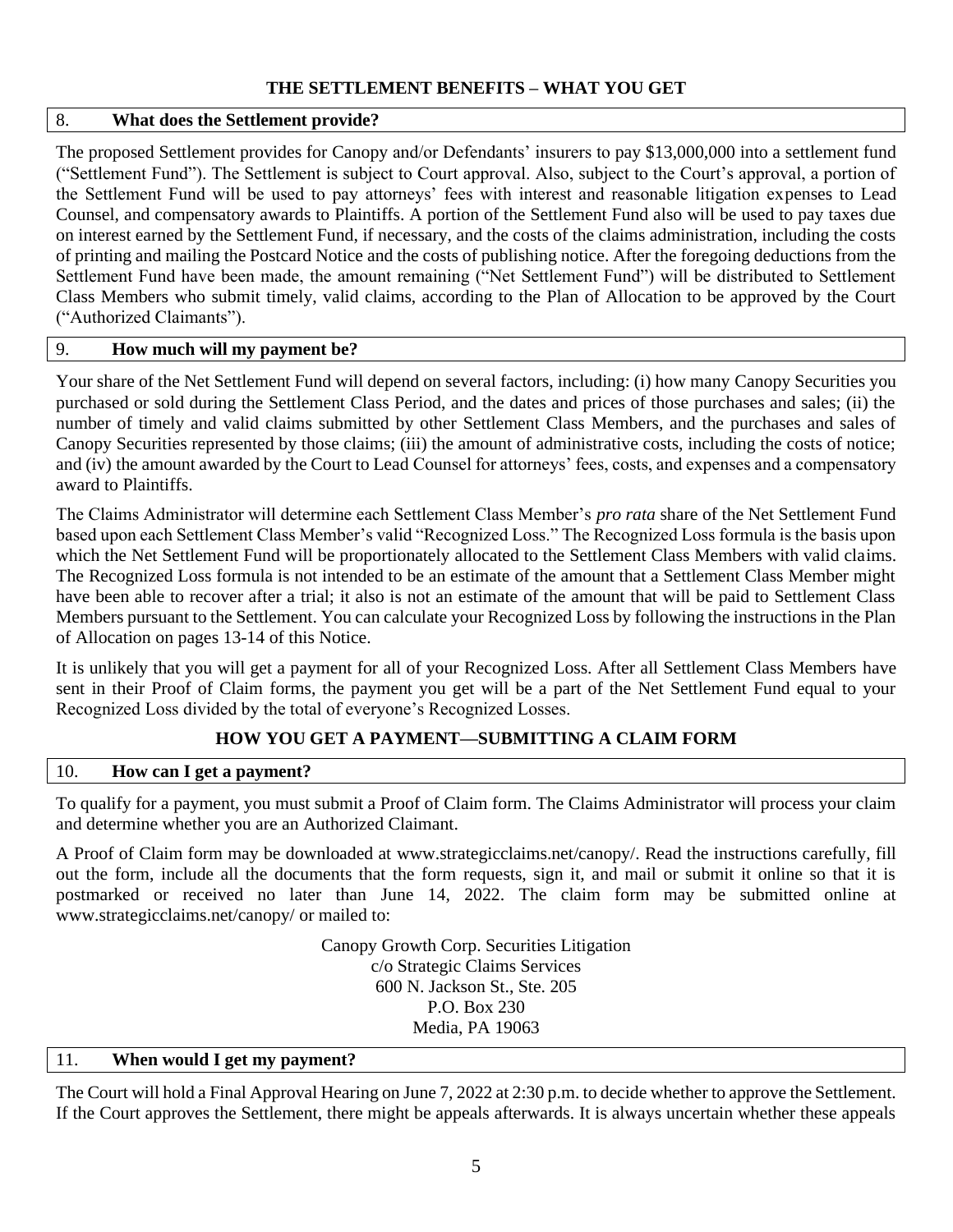can be resolved, and resolving them can take time, perhaps more than a year. It also takes time for all the Proofs of Claim to be processed. Please be patient.

# 12. **What am I giving up to get a payment or to stay in the Settlement Class?**

Unless you exclude yourself from the Settlement Class by the May 17, 2022 deadline, you will remain a member of the Settlement Class and will be bound by the release of claims against Defendants and other Released Persons if the Settlement is approved. That means you and all other Settlement Class Members and each of their respective present, former, and future direct and indirect parent entities, associates, affiliates, subsidiaries, predecessors, successors, and the officers, directors, attorneys, assigns, legal representatives, and agents of each of them, each of their respective officers, directors, attorneys, legal representatives, and agents, and any person or entity which is or was related to or affiliated with any of them, and each of their immediate family members, heirs, representatives, administrators, executors, trustees, successors, assigns, devisees, legatees, and estates will release (agreeing never to sue, continue to sue, or be part of any other lawsuit) as against Defendants and other Released Persons any and all claims which arise out of, are based upon or relate in any way to the purchase, acquisition, sale, or ownership of Canopy Securities during the Settlement Class Period. It means that all of the Court's orders will apply to you and legally bind you. That means you will accept a share of the Net Settlement Fund as sole compensation for any losses you suffered in the purchase, acquisition, sale, or ownership of Canopy Securities during the Settlement Class Period. The specific terms of the release are included in the Settlement Stipulation.

# **EXCLUDING YOURSELF FROM THE SETTLEMENT**

# 13. **How do I get out of the proposed Settlement?**

If you do not want a payment from this Settlement, and you want to keep any right you may have to sue or continue to sue Defendants or other Released Persons on your own about the claims being released in this Settlement, then you must take steps to remove yourself from the Settlement. This is called excluding yourself, or "opting out," from the Settlement.

To exclude yourself from the Settlement, you must mail a letter stating that you "request exclusion from the Settlement Class in *Ortiz v. Canopy Growth Corporation*, Case No. 2:19-cv-20543-KM-ESK (D.N.J.)". To be valid, the letter must state (A) your name, address, telephone number, and e-mail address (if any); (B) the date, number of securities, and dollar amount of all purchases, acquisitions, sales, or dispositions of Canopy Securities during the Settlement Class Period; and (C) the number of Canopy Securities held by you as of May 28, 2020. In order to be valid, such request for exclusion must be submitted with documentary proof (i) of each purchase or acquisition and, if applicable, sale transaction of Canopy Securities during the Settlement Class Period and (ii) demonstrating your status as a beneficial owner of the Canopy Securities. Any request for exclusion must be signed and submitted by you, as the beneficial owner, under penalty of perjury. You must submit your exclusion request so that it is **received no later than May 17, 2022 at**:

> Canopy Growth Corp. Securities Litigation c/o Strategic Claims Services P.O. Box 230 600 N. Jackson St., Ste. 205 Media, PA 19063 Facsimile: (610) 565-7985

You cannot exclude yourself by telephone or by e-mail. If you properly exclude yourself, you will not receive a payment from the Net Settlement Fund, you cannot object to the Settlement, and you will not be legally bound by the judgment in this case.

# 14. **If I do not exclude myself, can I sue the Defendants or the other Released Persons for the same thing later?**

No. Unless you exclude yourself by following the instructions above, you give up any rights to sue the Defendants or the other Released Persons for the claims being released in this Settlement. If you have a pending lawsuit against the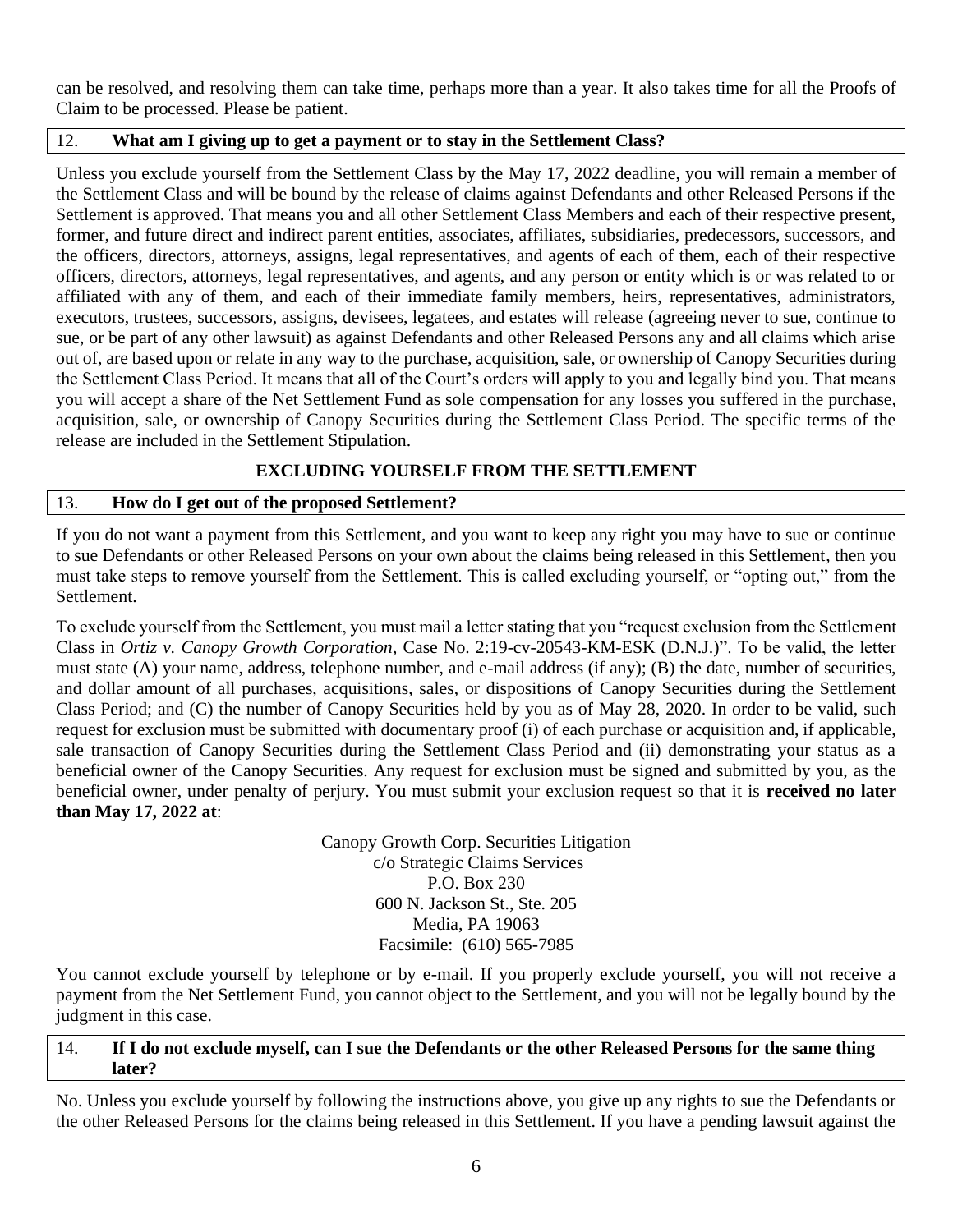Released Persons or related to any Released Claims, speak to your lawyer immediately, since you must exclude yourself from this Settlement Class to continue your own lawsuit. Remember, the exclusion deadline is **May 17, 2022.**

# 15. **If I exclude myself, can I get money from the proposed Settlement?**

No. If you exclude yourself, you may not send in a Proof of Claim to ask for any money.

# **THE LAWYERS REPRESENTING YOU**

#### 16. **Do I have a lawyer in this case?**

The Court has appointed Pomerantz LLP, The Rosen Law Firm, P.A., and Hagens Berman Sobol Shapiro LLP as Lead Counsel to the Class, to represent you and the other Settlement Class Members. If you want to be represented by your own lawyer, you may hire one at your own expense. Contact information for Pomerantz LLP is provided above.

# 17. **How will the lawyers be paid?**

Lead Counsel have expended considerable time litigating this Action on a contingent-fee basis and have paid for the expenses of the case themselves. They have not been paid attorneys' fees or reimbursed for their expenses in advance of this Settlement. Lead Counsel have done so with the expectation that, if they are successful in recovering money for the Settlement Class, they will receive attorneys' fees and be reimbursed for their litigation expenses from the Settlement Fund, as is customary in this type of litigation. Lead Counsel will not receive attorneys' fees or be reimbursed for their litigation expenses except from the Settlement Fund. Therefore, Lead Counsel will file a motion at the Settlement Hearing asking the Court for an award of attorneys' fees in an amount not greater than 33 1/3% of the Settlement Fund, plus reimbursement of litigation expenses of no more than \$275,000 and compensatory awards to Plaintiffs not to exceed \$30,000 in total. The Court may award less than these amounts. Any amounts awarded by the Court will come out of the Settlement Fund.

# **OBJECTING TO THE SETTLEMENT**

# 18. **How do I tell the Court that I object to the proposed Settlement?**

If you are a Settlement Class Member, you can tell the Court you do not agree with the proposed Settlement, any part of the Settlement, the proposed Plan of Allocation, and/or Lead Counsel's motion for attorneys' fees and expenses and application for a compensatory award to Plaintiffs. You can write to the Court setting out your objection. The Court will consider your views.

To object, you must send a signed letter saying that you object to the proposed Settlement in *Ortiz v. Canopy Growth Corporation, et al.*, Case No. 2:19-cv-20543-KM-ESK (D.N.J.). Be sure to include (1) your name, address, telephone number, and your signature; (2) sufficient documentation of the date(s), price(s), and amount(s) of all Canopy Securities that you purchased, otherwise acquired, sold, or otherwise disposed of during the Settlement Class Period, in order to show membership in the Settlement Class; (3) all grounds for the objection, including any legal support known to you or your counsel, (4) the name, address and telephone number of all counsel, if any, who represent you, including your former or current counsel who may be entitled to compensation in connection with the objection, and (5) the number of times you and/or your counsel has filed an objection to a class action settlement in the last five years, the nature of each such objection in each case, the jurisdiction in each case, and the name of the issuer of the security or seller of the product or service at issue in each case and the identity of each case, by name, court and docket number.

If you object to either the Settlement or the requested reimbursement of expenses, you subject yourself to the jurisdiction of the District Court in this matter and consent to being deposed in your district of residence and producing in advance of a deposition any responsive documents to a discovery request prior to the Settlement Hearing.

Attendance at the Settlement Hearing is not necessary. Objectors wishing to be heard orally at the Settlement Hearing must indicate in their written objection that they intend to appear at the Settlement Hearing and identify any witnesses they may call to testify or exhibits they intend to introduce into evidence at the Settlement Hearing.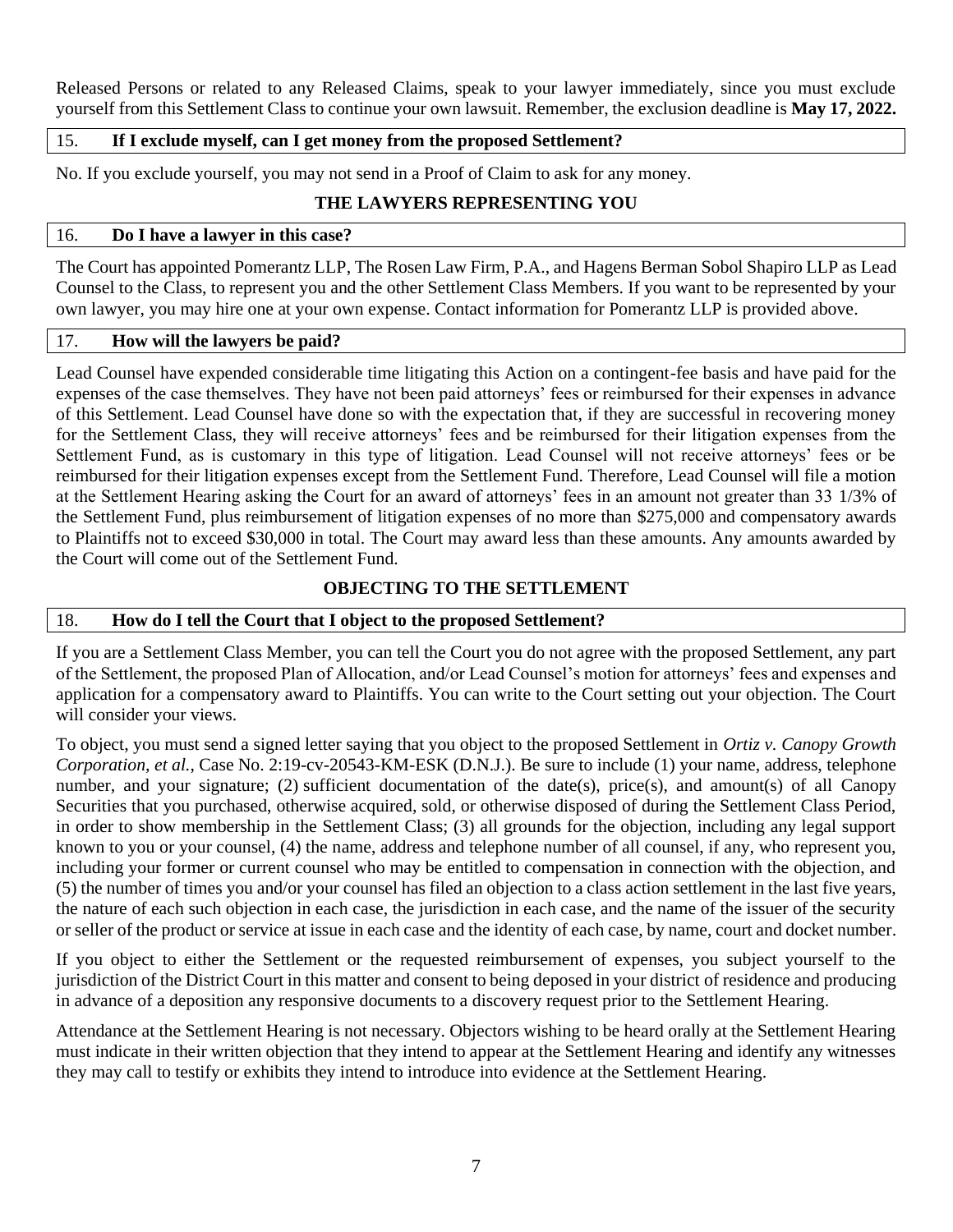Be sure to mail or deliver copies of any objections, papers and briefs to **each** of the addresses listed below such that they are **received no later than May 17, 2022:** 

| <b>Clerk of the Court</b>   | <b>Lead Counsel</b>            | <b>Counsel For Defendants</b> |
|-----------------------------|--------------------------------|-------------------------------|
| Martin Luther King Building | Brian Calandra                 | <b>Andrew Muscato</b>         |
| & U.S. Courthouse           | POMERANTZ LLP                  | Jay B. Kasner                 |
| 50 Walnut Street Room 4015  | 600 Third Avenue, Floor 20     | Susan L. Saltzstein           |
| Newark, NJ 07101            | New York, NY 10016             | SKADDEN, ARPS, SLATE,         |
|                             |                                | <b>MEAGHER &amp; FLOM LLP</b> |
|                             | Shayne C. Stevenson            | One Manhattan West            |
|                             | <b>HAGENS BERMAN SOBOL</b>     | New York, NY 10001            |
|                             | <b>SHAPIRO LLP</b>             |                               |
|                             | 1301 Second Avenue, Suite 2000 |                               |
|                             | Seattle, WA 98101              |                               |
|                             |                                |                               |
|                             | Gonen Haklay                   |                               |
|                             | THE ROSEN LAW FIRM, P.A.       |                               |
|                             | 101 Greenwood Avenue, Suite    |                               |
|                             | 440                            |                               |
|                             | Jenkintown, PA 19046           |                               |

## 19. **What is the difference between objecting and excluding myself?**

Objecting is simply telling the Court you do not like something about the Settlement or some portion thereof. You can object only if you stay in the Settlement Class. Requesting exclusion is telling the Court you do not want to be part of the Settlement Class or the Settlement. If you exclude yourself, you cannot object to the Settlement because it no longer concerns you. If you stay in the Settlement Class and object, but your objection is overruled, you will not be allowed a second opportunity to exclude yourself.

# **THE COURT'S FINAL APPROVAL HEARING**

The Court will hold a hearing to decide whether to approve the proposed Settlement. You may attend, and you may ask to speak, but you do not have to.

#### 20. **When and where will the Court decide whether to approve the proposed Settlement?**

The Court will hold a hearing in this case on June 7, 2022 at 2:30 p.m. at the United States District Court for the District of New Jersey, Frank Lautenberg Post Office & U.S. Courthouse, 2 Federal Square, Courtroom PO 04, Newark, New Jersey 07102.

At this hearing, the Court will consider whether the proposed Settlement is fair, reasonable, and adequate and should be approved by the Court; whether an Order and Final Judgment as provided in the Settlement Stipulation should be entered; and whether the proposed Plan of Allocation should be approved. If there are objections, the Court will consider them, and the Court will listen to people who have asked to speak at the hearing. The Court may also decide how much should be awarded to Lead Counsel for attorneys' fees and expenses and a compensatory award to Plaintiffs for her service to the Settlement Class.

We do not know how long these decisions will take. You should be aware that the Court may change the date and time of the Final Approval Hearing without another notice being sent to Settlement Class Members. If you want to attend the hearing, you should check with Lead Counsel beforehand to be sure that the date and/or time has not changed.

#### 21. **Do I have to come to the hearing?**

No. Lead Counsel will answer any questions the Court may have. However, you are welcome to attend at your own expense. If you send an objection, you do not have to come to Court to talk about it. As long as you mail your written objection on time, the Court will consider it. You may also pay your own lawyer to attend, but it is not necessary. Settlement Class Members do not need to appear at the hearing or take any other action to indicate their approval.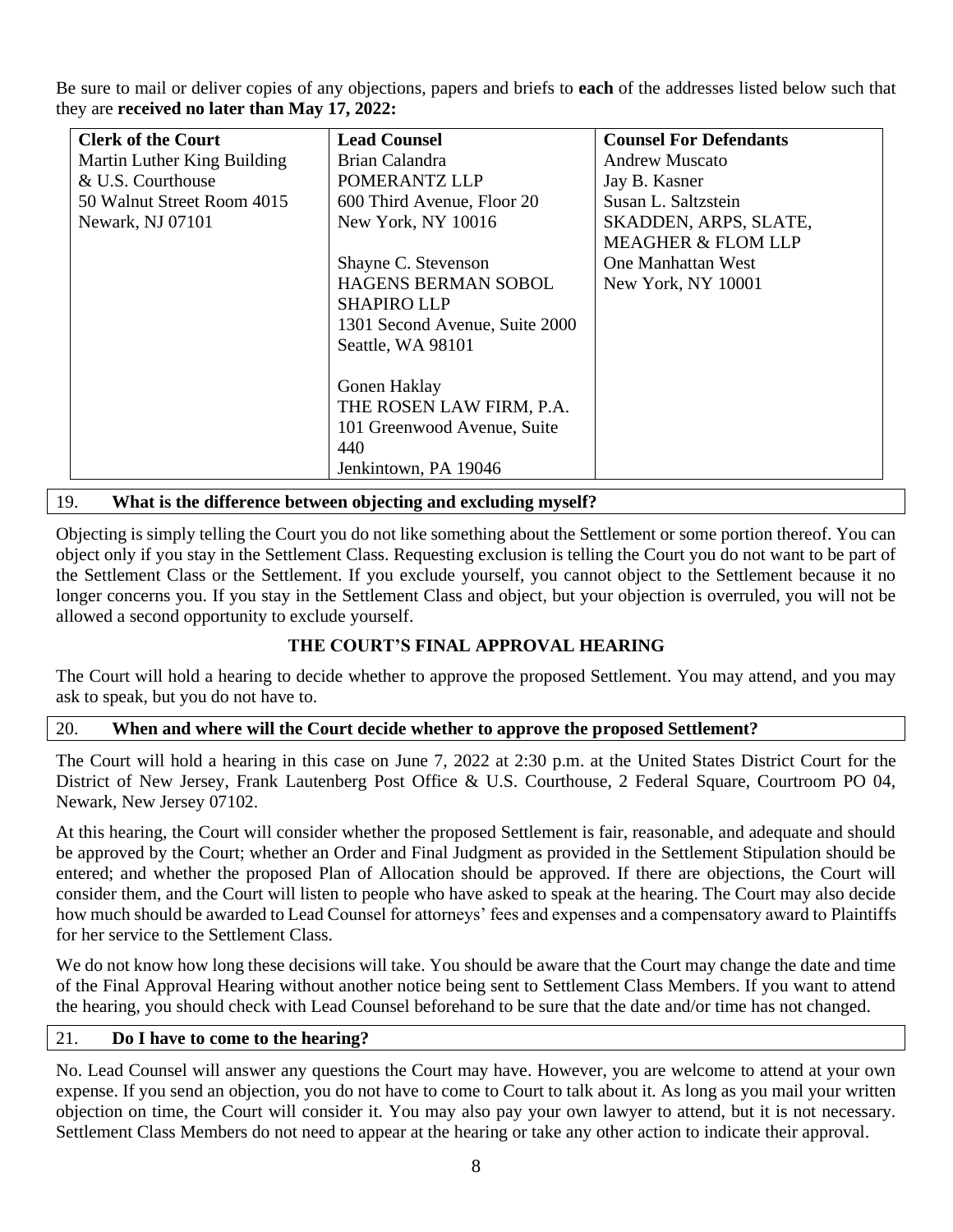## 22. **May I speak at the hearing?**

If you object to the Settlement, you may ask the Court for permission to speak at the Settlement Hearing. To do so, you must include with your objection (see question 18 above) a statement that you "intend to appear in *Ortiz v. Canopy Growth Corporation, et al.*, Case No. 2:19-cv-20543-KM-ESK (D.N.J.)." Persons who intend to object to the Settlement, the Plan of Allocation, and/or the application for an award of attorneys' fees, costs, and expenses, and desire to present evidence at the Settlement Hearing, must include in their written objections the identity of any witnesses they may call to testify and exhibits they intend to introduce into evidence at the Settlement Hearing. You cannot speak at the hearing if you exclude yourself.

# **IF YOU DO NOTHING**

## 23. **What happens if I do nothing at all?**

If you do nothing, you will not receive a payment from the Settlement. However, unless you exclude yourself, you will not be able to start a lawsuit, continue with a lawsuit, or be part of any other lawsuit against Defendants or the Released Persons about the Released Claims (as defined in the Settlement Stipulation) ever again.

# **GETTING MORE INFORMATION**

## 24. **Are there more details about the proposed Settlement?**

This Notice summarizes the proposed Settlement. More details are in the Settlement Stipulation. The Settlement Stipulation is the controlling document describing the proposed Settlement, and its terms govern anything to the contrary in this Notice. You can get a copy of the Settlement Stipulation and obtain answers to common questions regarding the proposed Settlement by visiting www.strategicclaims.net/canopy/ or by contacting the Claims Administrator toll-free at (866) 274-4004.

#### 25. **How do I get more information?**

For even more detailed information concerning the matters involved in this Action, see the Settlement Stipulation, the pleadings in the Litigation, the papers filed in support of the Settlement, and the orders entered by the Court, which will be posted on the settlement website www.strategicclaims.net/canopy/. For a fee, all papers filed in this Action are also available at www.pacer.gov.

# **PROPOSED PLAN OF ALLOCATION OF THE NET SETTLEMENT FUND**

The objective of the Plan of Allocation is to equitably distribute the Net Settlement Fund among Authorized Claimants based on their respective alleged economic losses as a result of the alleged misstatements and omissions, as opposed to losses caused by market- or industry-wide factors, or company-specific factors unrelated to the alleged fraud. The Claims Administrator shall determine each Authorized Claimant's share of the Net Settlement Fund based upon the Recognized Loss formula described below.

A Recognized Loss will be calculated for each share of Canopy Common Stock or Call Option contract purchased or otherwise acquired during the Settlement Class Period, and for each writing of Canopy Put Option contracts during the Settlement Class Period.<sup>3</sup> The calculation of Recognized Loss will depend upon several factors, including when the Canopy Securities were purchased or otherwise acquired during the Settlement Class Period, and in what amounts, and whether those securities were sold, and if sold, when they were sold, and for what amounts. The Recognized Loss is not intended to estimate the amount a Settlement Class Member might have been able to recover after a trial, nor to estimate the amount that will be paid to Authorized Claimants pursuant to the Settlement. The Recognized Loss is the basis upon which the Net Settlement Fund will be proportionately allocated to the Authorized Claimants. The Claims

<sup>&</sup>lt;sup>3</sup> Exchange-traded options are traded in units called "contracts" which entitle the holder to buy (in the case of a call) or sell (in the case of a put) 100 shares of the underlying security, which in this case is Canopy Common Stock. Each option contract specifies a strike price and an expiration date. Contracts with the same strike price, expiration date and option class symbol are referred to as a "series" and each series represents a different security that trades in the market and has its own market price.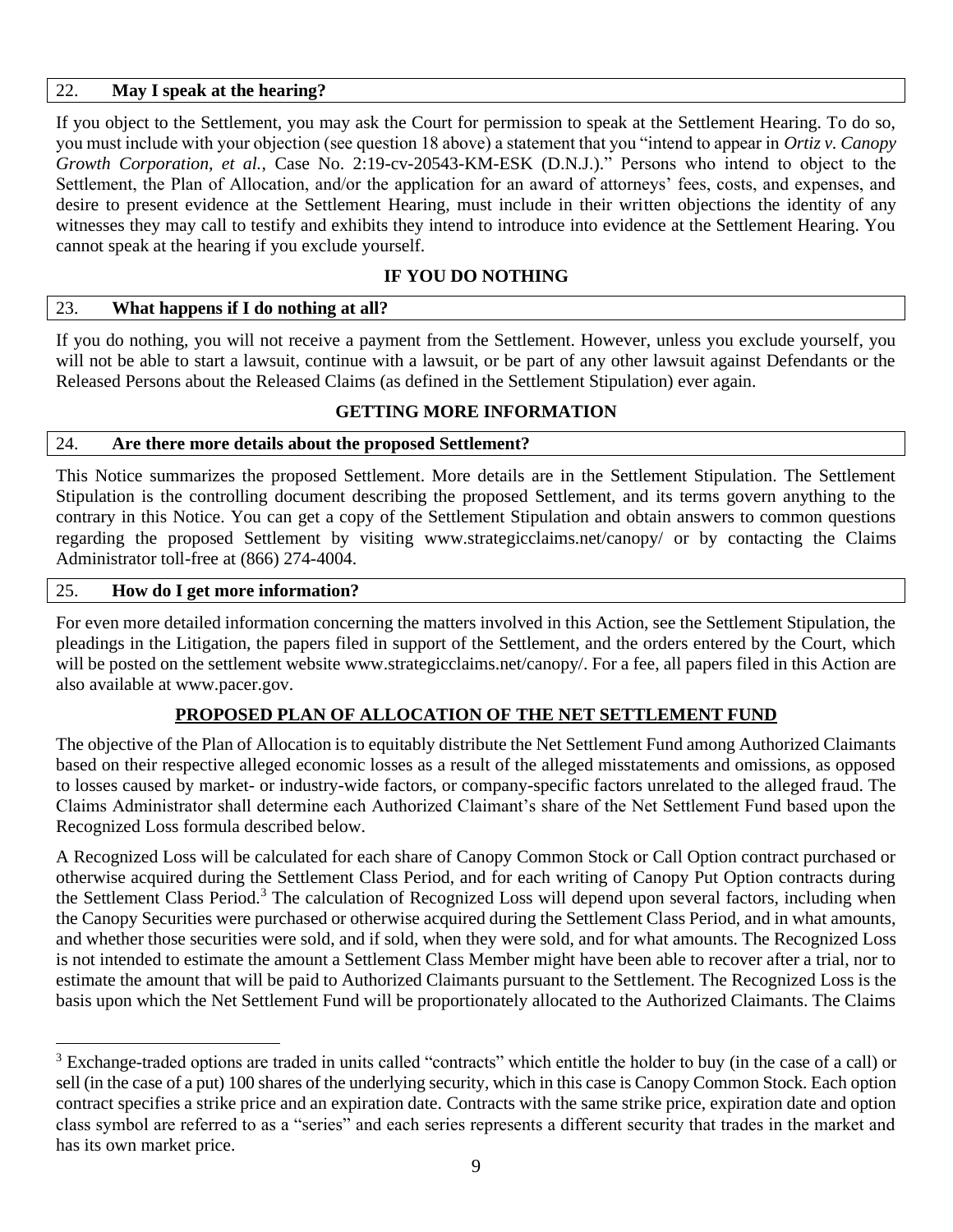Administrator will use its best efforts to administer and distribute the Net Settlement Fund to the extent that it is equitably and economically feasible.

The Plan of Allocation was created with the assistance of a consulting damages expert and reflects the assumption that the price of Canopy Common Stock was artificially inflated throughout the Settlement Class Period. The estimated alleged artificial inflation in the price of Canopy Common Stock during the Settlement Class Period is reflected in Table 1 below. The computation of the estimated alleged artificial inflation in the price of Canopy Common Stock during the Settlement Class Period is based on certain misrepresentations alleged by Plaintiffs and the price change in the stock, net of market- and industry-wide factors, in reaction to the public announcements that allegedly corrected the misrepresentations alleged by Plaintiffs.

The U.S. federal securities laws allow investors to seek to recover losses caused by disclosures which corrected the defendants' previous misleading statements or omissions. Thus, in order to have recoverable damages, the corrective disclosure of the allegedly misrepresented information must be the cause of the decline in the price or value of the Canopy Securities. In this Action, Plaintiffs alleges that Defendants made false statements and omitted material facts during the Settlement Class Period, which had the purported effect of artificially inflating the prices of Canopy Securities. Plaintiffs further alleges that corrective disclosures removed artificial inflation from the price of Canopy Securities on August 15, 2019, November 14, 2019, March 5, 2020, and May 29, 2020 (the "Corrective Disclosure Dates"). Thus, in order for a Settlement Class Member to have a Recognized Loss under the Plan of Allocation, with respect to Canopy Common Stock and Call Options, the stock or option must have been purchased or acquired during the Settlement Class Period and held through at least one of these Corrective Disclosure Dates, and, with respect to Canopy Put Options, those options must have been sold (written) during the Settlement Class Period and not closed prior to at least one of these Corrective Disclosure dates.

| <b>Table 1</b><br><b>Alleged Artificial Inflation in Canopy Common Stock</b> |                   |        |  |  |  |  |  |
|------------------------------------------------------------------------------|-------------------|--------|--|--|--|--|--|
| <b>Per-Share Price Inflation</b><br>From<br>To                               |                   |        |  |  |  |  |  |
| June 27, 2018                                                                | August 14, 2019   | \$9.70 |  |  |  |  |  |
| August 15, 2019                                                              | November 13, 2019 | \$6.70 |  |  |  |  |  |
| November 14, 2019                                                            | March 4, 2020     | \$4.44 |  |  |  |  |  |
| March 5, 2020                                                                | May 28, 2020      | \$3.92 |  |  |  |  |  |
| May 29, 2020                                                                 | Thereafter        | \$0.00 |  |  |  |  |  |

The "90-day look back" provision of the Private Securities Litigation Reform Act of 1995 ("PSLRA") is incorporated into the calculation of the Recognized Loss for Canopy Common Stock. The limitations on the calculation of the Recognized Loss imposed by the PSLRA are applied such that losses on Canopy Common Stock purchased during the Settlement Class Period and held as of the close of the 90-day period subsequent to the Settlement Class Period (the "90-Day Lookback Period") cannot exceed the difference between the purchase price paid for such stock and its average price during the 90-Day Lookback Period. The Recognized Loss on Canopy Common Stock purchased during the Settlement Class Period and sold during the 90-Day Lookback Period cannot exceed the difference between the purchase price paid for such stock and its rolling average price during the portion of the 90-Day Lookback Period elapsed as of the date of sale.

In the calculations below, all purchase and sale prices shall exclude any fees, taxes and commissions. If a Recognized Loss amount is calculated to be a negative number for a particular transaction, that Recognized Loss shall be set to zero. Any transactions in Canopy Securities executed outside of regular trading hours for the U.S. financial markets shall be deemed to have occurred during the next regular trading session.

A Recognized Loss will be calculated as set forth below for each purchase or acquisition of Canopy Common Stock or Call Option contract and for each writing of Canopy Put Option contracts during the Settlement Class Period, that is listed in the Proof of Claim and Release Form and for which adequate documentation is provided.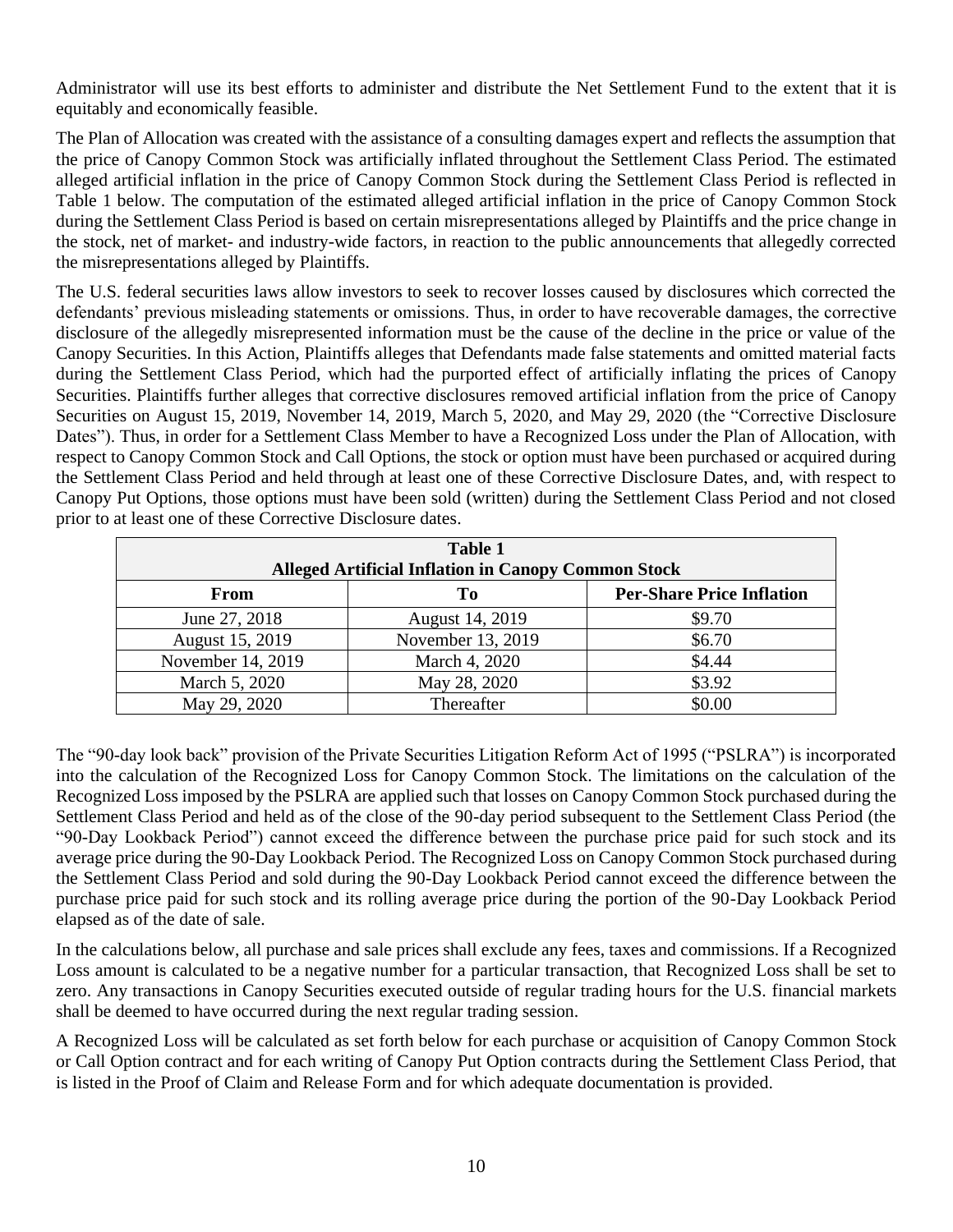## **Calculation of Recognized Loss Per Share of Canopy Common Stock**

For each share of Canopy Common Stock purchased or otherwise acquired during the Settlement Class Period (*i.e.*, between June 27, 2018 and May 28, 2020, both dates inclusive), the Recognized Loss per share shall be calculated as follows:

- i. For each share of Canopy Common Stock purchased during the Settlement Class Period that was subsequently sold prior to August 15, 2019, the Recognized Loss per share is \$0.
- ii. For each share of Canopy Common Stock purchased during the Settlement Class Period that was subsequently sold during the period August 15, 2019 through May 28, 2020, the Recognized Loss per share is the amount of per-share price inflation on the date of purchase as appears in Table 1 above *minus* the amount of per-share price inflation on the date of sale as appears in Table 1.
- iii. For each share of Canopy Common Stock purchased during the Settlement Class Period that was subsequently sold during the period May 29, 2020 through August 26, 2020, inclusive, the Recognized Loss per share is *the lesser of*:
	- a. the amount of per-share price inflation on the date of purchase as appears in Table 1 above; or
	- b. the purchase price *minus* the "90-Day Lookback Value" on the date of sale provided in Table 2 below.
- iv. For each share of Canopy Common Stock purchased during the Settlement Class Period and still held as of the close of trading on August 26, 2020, the Recognized Loss per share is *the lesser of*:
	- a. the amount of per-share price inflation on the date of purchase as appears in Table 1 above; or

| b. the purchase price <i>minus</i> the average closing price for Canopy Common Stock during the 90-Day |
|--------------------------------------------------------------------------------------------------------|
| Lookback Period, which is \$17.16.                                                                     |

| <b>Table 2</b><br>90-Day Lookback Value |                                           |                                      |                                                  |                                      |                                           |  |
|-----------------------------------------|-------------------------------------------|--------------------------------------|--------------------------------------------------|--------------------------------------|-------------------------------------------|--|
| Sale /<br><b>Disposition</b><br>Date    | <b>90-Day</b><br>Lookback<br><b>Value</b> | Sale /<br><b>Disposition</b><br>Date | <b>90-Day</b><br><b>Lookback</b><br><b>Value</b> | Sale /<br><b>Disposition</b><br>Date | <b>90-Day</b><br>Lookback<br><b>Value</b> |  |
| 5/29/2020                               | \$17.37                                   | 6/29/2020                            | \$16.89                                          | 7/29/2020                            | \$17.06                                   |  |
| 6/1/2020                                | \$16.93                                   | 6/30/2020                            | \$16.86                                          | 7/30/2020                            | \$17.09                                   |  |
| 6/2/2020                                | \$16.66                                   | 7/1/2020                             | \$16.84                                          | 7/31/2020                            | \$17.12                                   |  |
| 6/3/2020                                | \$16.64                                   | 7/2/2020                             | \$16.83                                          | 8/3/2020                             | \$17.16                                   |  |
| 6/4/2020                                | \$16.64                                   | 7/6/2020                             | \$16.83                                          | 8/4/2020                             | \$17.21                                   |  |
| 6/5/2020                                | \$16.62                                   | 7/7/2020                             | \$16.82                                          | 8/5/2020                             | \$17.25                                   |  |
| 6/8/2020                                | \$16.81                                   | 7/8/2020                             | \$16.80                                          | 8/6/2020                             | \$17.26                                   |  |
| 6/9/2020                                | \$16.92                                   | 7/9/2020                             | \$16.78                                          | 8/7/2020                             | \$17.24                                   |  |
| 6/10/2020                               | \$17.01                                   | 7/10/2020                            | \$16.80                                          | 8/10/2020                            | \$17.26                                   |  |
| 6/11/2020                               | \$16.90                                   | 7/13/2020                            | \$16.81                                          | 8/11/2020                            | \$17.25                                   |  |
| 6/12/2020                               | \$16.86                                   | 7/14/2020                            | \$16.83                                          | 8/12/2020                            | \$17.25                                   |  |
| 6/15/2020                               | \$16.85                                   | 7/15/2020                            | \$16.87                                          | 8/13/2020                            | \$17.25                                   |  |
| 6/16/2020                               | \$16.92                                   | 7/16/2020                            | \$16.91                                          | 8/14/2020                            | \$17.25                                   |  |
| 6/17/2020                               | \$16.92                                   | 7/17/2020                            | \$16.94                                          | 8/17/2020                            | \$17.25                                   |  |
| 6/18/2020                               | \$16.94                                   | 7/20/2020                            | \$16.96                                          | 8/18/2020                            | \$17.24                                   |  |
| 6/19/2020                               | \$16.96                                   | 7/21/2020                            | \$16.98                                          | 8/19/2020                            | \$17.23                                   |  |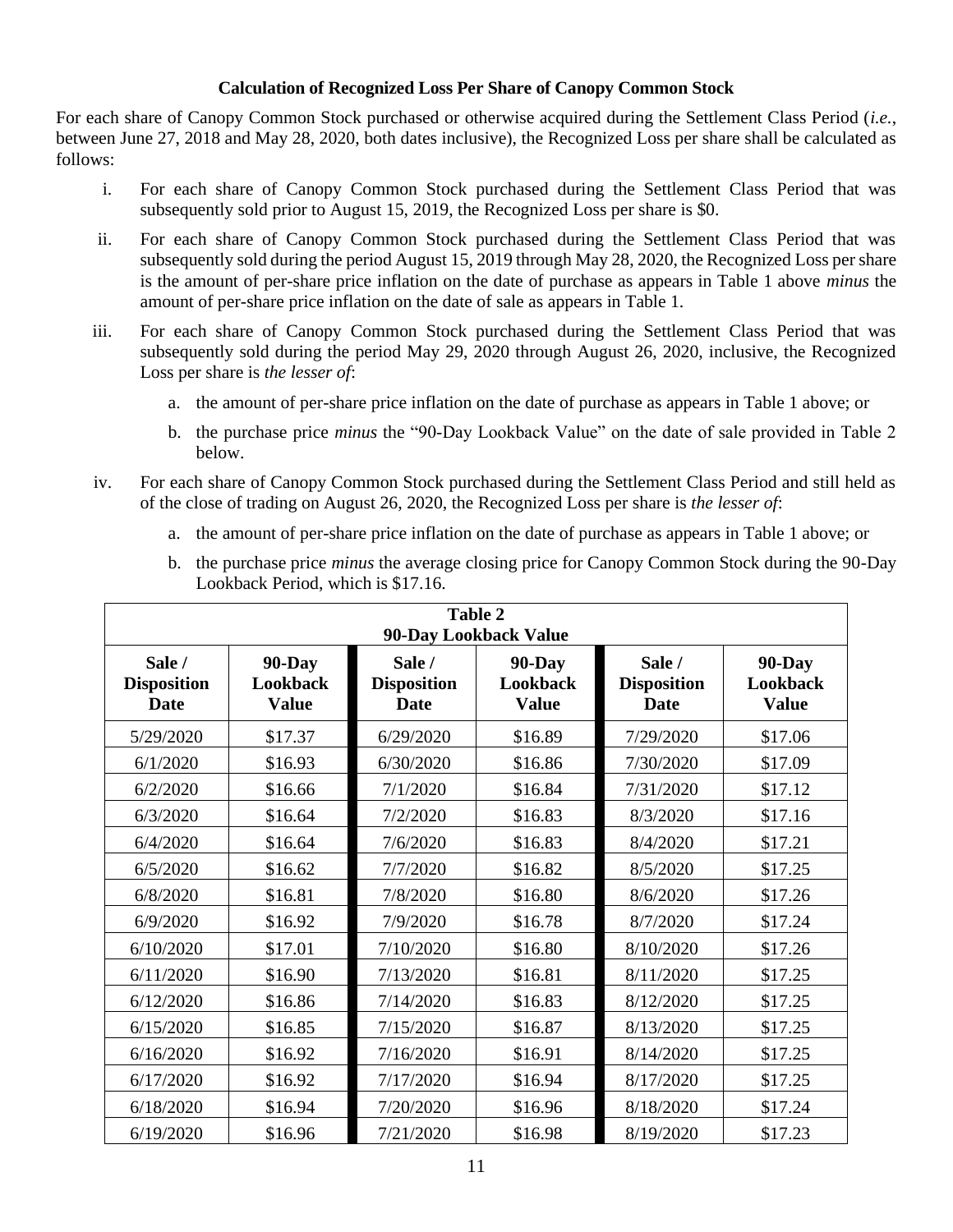| 6/22/2020 | \$16.99 | 7/22/2020 | \$16.99 | 8/20/2020 | \$17.21 |
|-----------|---------|-----------|---------|-----------|---------|
| 6/23/2020 | \$17.00 | 7/23/2020 | \$16.98 | 8/21/2020 | \$17.19 |
| 6/24/2020 | \$16.99 | 7/24/2020 | \$16.97 | 8/24/2020 | \$17.18 |
| 6/25/2020 | \$16.97 | 7/27/2020 | \$16.96 | 8/25/2020 | \$17.17 |
| 6/26/2020 | \$16.92 | 7/28/2020 | \$17.02 | 8/26/2020 | \$17.16 |

# **Calculation of Recognized Loss Per Call Option**

For each Canopy Call Option purchased or otherwise acquired during the Settlement Class Period (i.e., between June 27, 2018 and May 28, 2020, both dates inclusive), the Recognized Loss per Call Option shall be calculated as follows:

- i. For each Call Option not held at the opening of trading on one or more of the Corrective Disclosure Dates as defined above, the Recognized Loss per Call Option is \$0.00.
- ii. For each Call Option held at the opening of trading on one or more of the Corrective Disclosure Dates as defined above,
	- a. that was subsequently sold during the Settlement Class Period, the Recognized Loss per Call Option is the purchase price *minus* the sale price.
	- b. that was subsequently exercised during the Settlement Class Period, the Recognized Loss per Call Option is the purchase price *minus* the intrinsic value of the option on the date of exercise, where the intrinsic value shall be *the greater of*: (i) \$0.00 or (ii) the closing price of Canopy Common Stock on the date of exercise *minus* the strike price of the option.
	- c. that expired unexercised during the Settlement Class Period, the Recognized Loss per Call Option is equal to the purchase price.
	- d. that was still held as of the close of trading on May 28, 2020, the Recognized Loss per Call Option is the purchase price *minus* the intrinsic value of the option as of the close of trading on May 29, 2020 (i.e., the latest Corrective Disclosure Date), where the intrinsic value shall be *the greater of*: (i) \$0.00 or (ii) \$17.37 *minus* the strike price of the option.

No Recognized Loss shall be calculated based upon purchase or acquisition of any Canopy Call Option that had been previously sold or written.

# **Calculation of Recognized Loss Per Put Option**

For each Canopy Put Option sold during the Settlement Class Period (i.e., between June 27, 2018 and May 28, 2020, both dates inclusive), the Recognized Loss per Put Option shall be calculated as follows:

- i. For each Put Option not open (i.e., not outstanding) at the opening of trading on one or more of the Corrective Disclosure Dates as defined above, the Recognized Loss per Put Option is \$0.00.
- ii. For each Put Option open (i.e., outstanding) at the opening of trading on one or more of the Corrective Disclosure Dates as defined above,
	- a. that was subsequently purchased during the Settlement Class Period, the Recognized Loss per Put Option is the purchase price *minus* the sale price.
	- b. that was subsequently exercised (i.e., assigned) during the Settlement Class Period, the Recognized Loss per Put Option is the intrinsic value of the Put Option on the date of exercise *minus* the sale price, where the intrinsic value shall be *the greater of*: (i) \$0.00 or (ii) the strike price of the option *minus* the closing price of Canopy Common Stock on the date of exercise.
	- c. that expired unexercised during the Settlement Class Period, the Recognized Loss per Put Option \$0.00.
	- d. that was still open (i.e., outstanding) as of the close of trading on May 28, 2020, the Recognized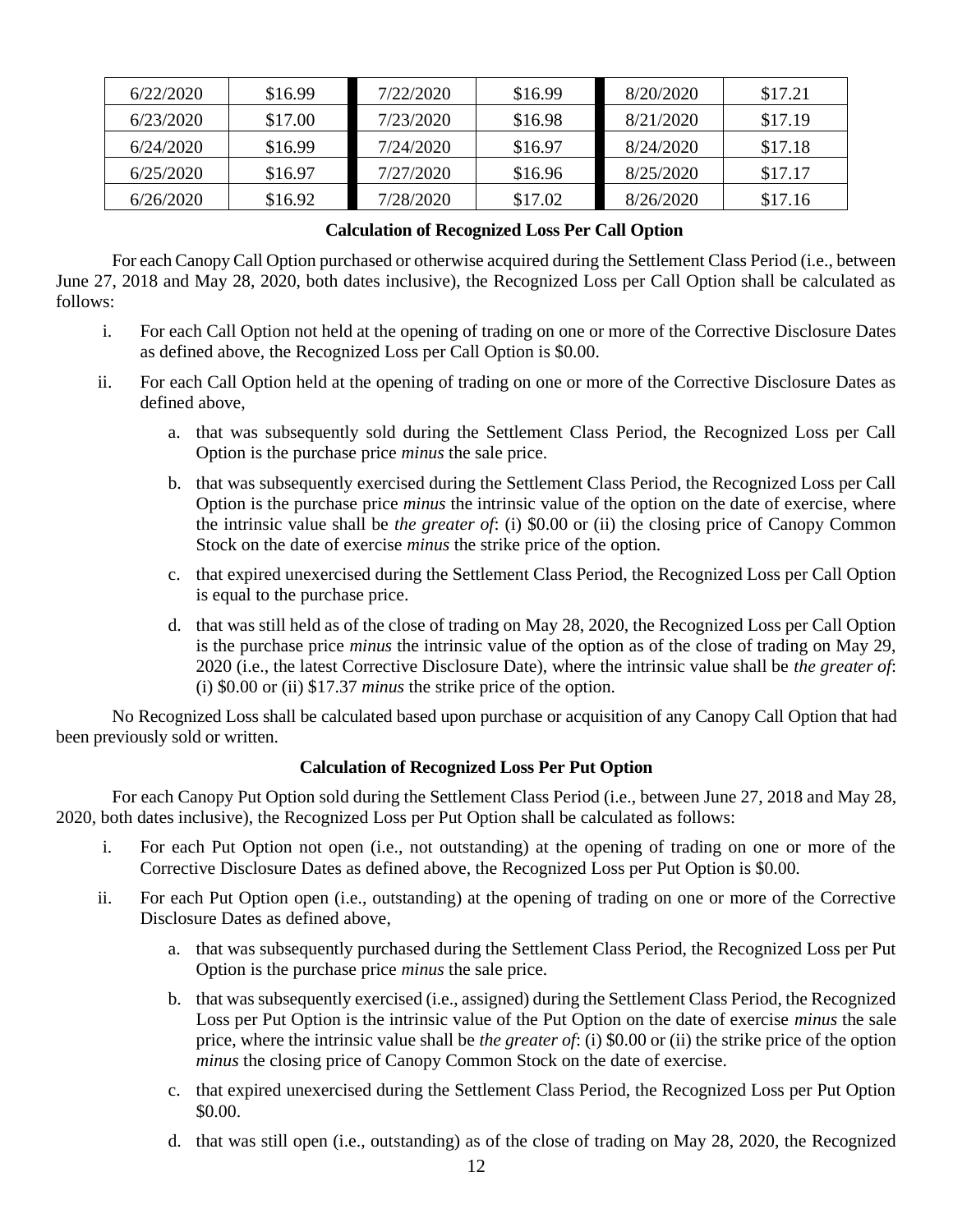Loss per Put Option is the intrinsic value of the option as of the close of trading on May 29, 2020 *minus* the sale price, where the intrinsic value shall be *the greater of*: (i) \$0.00 or (ii) the strike price of the option *minus* \$17.37.

No Recognized Loss shall be calculated based upon the sale or writing of any Canopy Put Option that had been previously purchased or acquired.

# **INSTRUCTIONS APPLICABLE TO ALL CLAIMANTS**

The payment you receive will reflect your proportionate share of the Net Settlement Fund. Such payment will depend on the number of eligible securities that participate in the Settlement, and when those securities were purchased and sold. The number of claimants who send in claims varies widely from case to case.

A purchase or sale of Canopy Securities shall be deemed to have occurred on the "contract" or "trade" date as opposed to the "settlement" or "payment" date.

Acquisition by Gift, Inheritance, or Operation of Law: If a Settlement Class Member acquired Canopy Securities during the Settlement Class Period by way of gift, inheritance or operation of law, such a claim will be computed by using the date and price of the original purchase and not the date and price of transfer. To the extent that Canopy Securities were originally purchased prior to commencement of the Settlement Class Period, the Recognized Loss for that acquisition shall be deemed to be zero (\$0.00).

Notwithstanding any of the above, receipt of Canopy Securities during the Settlement Class Period in exchange for securities of any other corporation or entity shall not be deemed a purchase or sale of Canopy Securities.

The first-in-first-out ("FIFO") basis will be applied to purchases and sales of like securities. With respect to Canopy Common Stock and Call Options, sales will be matched in chronological order, by trade date, first against any holdings as of the close of trading on June 26, 2018 (the last day before the Settlement Class Period begins) and then against the purchases of such securities during the Settlement Class Period. For Canopy Put Options, Settlement Class Period purchases will be matched first to close out positions open as of the close of trading on June 26, 2018, and then against Put Options sold (written) during the Settlement Class Period in chronological order.

The date of covering a "short sale" is deemed to be the date of purchase of securities. The date of a "short sale" is deemed to be the date of sale of securities. In accordance with the Plan of Allocation, however, the Recognized Loss on "short sales" is zero. In the event that a claimant has an opening short position in Canopy Securities, the earliest Settlement Class Period purchases shall be matched against such opening short position and not be entitled to a recovery until that short position is fully covered.

Cumulative payments of all claims associated with Canopy Call Options and Put Options will be limited to 3% of the Net Settlement Fund. Thus, if the cumulative Recognized Loss amounts for Call and Put Option claims exceeds 3% of all Recognized Loss amounts, then the Recognized Loss amounts for Call and Put Option claims will be reduced proportionately until they collectively equal 3% of all Recognized Loss amounts.

With respect to Canopy Common Stock purchased through the exercise of a Canopy Call or Put Option,<sup>4</sup> the purchase date of the stock is the exercise date of the option and the purchase price of the stock is the closing price of Canopy Common Stock on the exercise date. Any Recognized Loss arising from purchases of Canopy Common Stock acquired during the Settlement Class Period through the exercise of an option on Canopy Common Stock shall be computed as provided for other purchases of Canopy Common Stock in the Plan of Allocation.

Payment according to the Plan of Allocation will be deemed conclusive against all Authorized Claimants. A Recognized Loss will be calculated as defined herein and cannot be less than zero. The Claims Administrator shall allocate to each Authorized Claimant a *pro rata* share of the Net Settlement Fund based on his, her, or its Recognized

<sup>&</sup>lt;sup>4</sup> Including (1) purchases of Canopy Common Stock as the result of the exercise of a call option, and (2) purchases of Canopy Common Stock by the seller of a put option as a result of the buyer of such put option exercising that put option.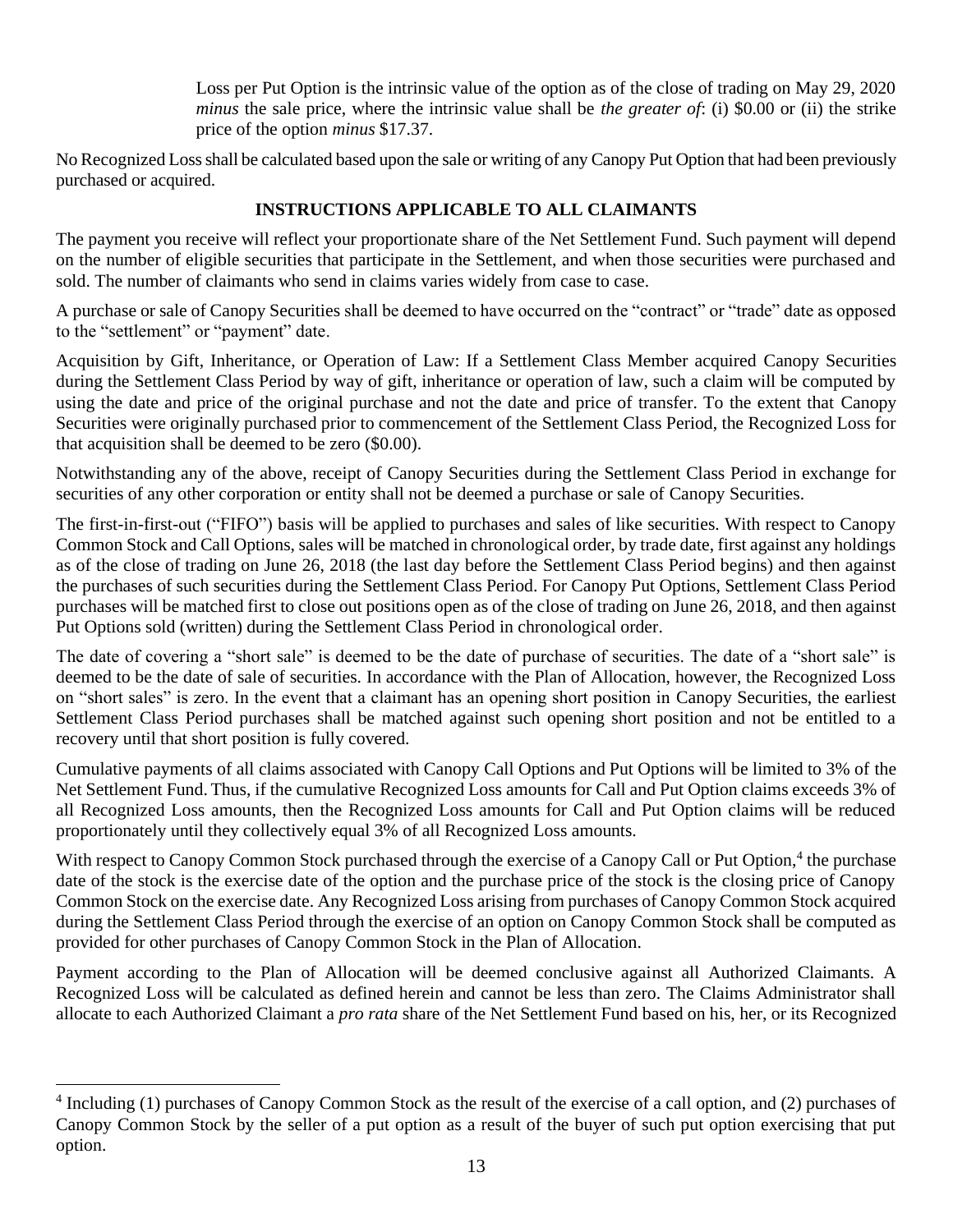Loss as compared to the total Recognized Losses of all Authorized Claimants. No distribution will be made to Authorized Claimants who would otherwise receive a distribution of less than \$10.00.

Settlement Class Members who do not submit acceptable Proofs of Claim will not share in the Settlement proceeds. The Settlement Stipulation and the Order and Final Judgment dismissing this Action will nevertheless bind Settlement Class Members who do not submit a request for exclusion or submit an acceptable Proof of Claim.

Please contact the Claims Administrator or Lead Counsel if you disagree with any determinations made by the Claims Administrator regarding your Proof of Claim. If you are unsatisfied with the determinations, you may ask the Court, which retains jurisdiction over all Settlement Class Members and the claims administration process, to decide the issue by submitting a written request.

Defendants, their respective counsel, and all other Released Persons will have no responsibility or liability whatsoever for the investment of the Settlement Fund, the distribution of the Net Settlement Fund, the Plan of Allocation, or the payment of any claim. Plaintiffs and Lead Counsel likewise will have no liability for their reasonable efforts to execute, administer, and distribute the Settlement.

Distributions will be made to Authorized Claimants after all claims have been processed and after the Court has finally approved the Settlement. If any funds remain in the Net Settlement Fund by reason of uncashed distribution checks or otherwise, then, after the Claims Administrator has made reasonable and diligent efforts to have Settlement Class Members who are entitled to participate in the distribution of the Net Settlement Fund cash their distributions, any balance remaining in the Net Settlement Fund after at least six (6) months after the initial distribution of such funds will be used in the following fashion: (a) first, to pay any amounts mistakenly omitted from the initial disbursement; (b) second, to pay any additional settlement administration fees, costs, and expenses, including those of Lead Counsel as may be approved by the Court; and (c) finally, to make a second distribution to claimants who cashed their checks from the initial distribution and who would receive at least \$10.00, after payment of the estimated costs, expenses, or fees to be incurred in administering the Net Settlement Fund and in making this second distribution, if such second distribution is economically feasible.

# **SPECIAL NOTICE TO SECURITIES BROKERS AND OTHER NOMINEES**

If, between June 27, 2018 and May 28, 2020, both dates inclusive, you purchased or otherwise acquired Canopy Securities for the beneficial interest of a person or organization other than yourself, the Court has directed that, WITHIN TEN (10) DAYS OF YOUR RECEIPT OF THE NOTICE, you either (a) provide to the Claims Administrator the name, last known address, and email address of each person or organization for whom or which you purchased and/or sold such Canopy Securities during such time period or (b) request additional copies of the Postcard Notice or a copy of the direct link for the Notice and Proof of Claim form, which will be provided to you free of charge, and within ten (10) days mail the Postcard Notice directly to the beneficial owners/purchasers of the Canopy Securities. If you choose to follow alternative procedure (b), the Court has directed that, upon such mailing, you send a statement to the Claims Administrator confirming that the mailing was made as directed. The Claims Administrator shall, if requested, reimburse nominees or custodians out of the Settlement Fund solely for their reasonable out-of-pocket expenses incurred in providing notice to beneficial owners/purchasers, up to \$0.05 plus postage at the current pre-sort rate used by the Claims Administrator per Postcard Notice; \$0.05 per Notice and Claim Form link transmitted by email; or \$0.05 per name, mailing address, and email address provided to the Claims Administrator, which expenses would not have been incurred except for the sending of such notice, and subject to further order of this Court with respect to any dispute concerning such reimbursement. Those expenses will be paid upon request and submission of appropriate supporting documentation. All communications regarding the foregoing should be addressed to the Claims Administrator at the address listed on page 3 above.

DATED: FEBRUARY 7, 2022

BY ORDER OF THE UNITED STATES DISTRICT COURT FOR THE DISTRICT OF NEW JERSEY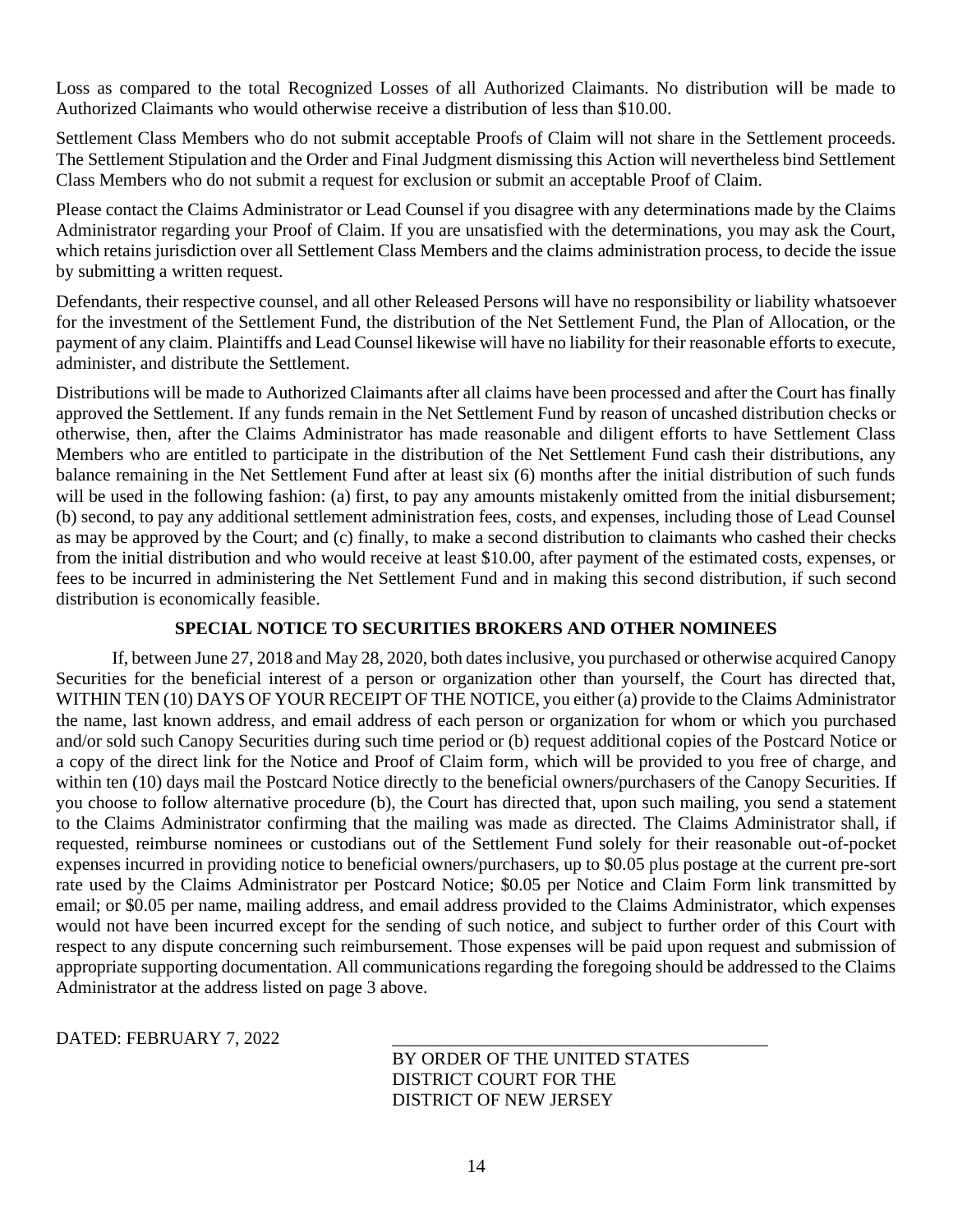## **PROOF OF CLAIM AND RELEASE FORM**

## **Deadline for Submission: June 14, 2022**

If you purchased or otherwise acquired defendant Canopy Growth Corporation ("Canopy") securities during the period between June 27, 2018 and May 28, 2020, both dates inclusive ("Settlement Class Period"), you are a "Settlement Class Member" and you may be entitled to share in the settlement proceeds. (Excluded from the Settlement Class are Defendants, the present officers and directors of Canopy, the officers and directors of Canopy during the Settlement Class Period, and immediate family members, legal representatives, heirs, successors, or assigns of such excluded persons and any entity in which any Defendant has or had a controlling interest during the Settlement Class Period.

If you are a settlement class member, you must complete and submit this Proof of Claim and Release Form ("Proof of Claim") in order to be eligible for any Settlement benefits. You can complete and submit the electronic version of this Proof of Claim by 11:59 p.m. EST on June 14, 2022 at www.strategicclaims.net/canopy/.

If you do not complete and submit an electronic version of this Proof of Claim, you must complete and sign this Proof of Claim and mail it by first class mail, postmarked no later than June 14, 2022, to Strategic Claims Services, the Claims Administrator, at the following address:

> Canopy Securities Litigation c/o Strategic Claims Services 600 N. Jackson St., Ste. 205 P.O. Box 230 Media, PA 19063 Tel.: 866-274-4004 Fax: 610-565-7985 info@strategicclaims.net

Your failure to submit your claim by June 14, 2022 will subject your claim to rejection and preclude you from receiving any money in connection with the Settlement of this Action. Do not mail or deliver your claim to the Court or to any of the Parties or their counsel, as any such claim will be deemed not to have been submitted. Submit your claim only to the Claims Administrator. If you are a Settlement Class Member and do not submit a proper Proof of Claim, you will not share in the Settlement, but you nevertheless will be bound by the Order and Final Judgment of the Court unless you exclude yourself.

Submission of a Proof of Claim does not assure that you will share in the proceeds of the Settlement.

# **CLAIMANT'S STATEMENT**

- 1. I (we) purchased or otherwise acquired Canopy Growth Corporation ("Canopy") Common Stock or Call Options, or sold Canopy Put Options, during the Settlement Class Period. (Do not submit this Proof of Claim if you did not purchase or otherwise acquire Canopy Common Stock or Call Options, or sell Canopy Put Options, during the Settlement Class Period.)
- 2. By submitting this Proof of Claim, I (we) state that I (we) believe in good faith that I am (we are) a Settlement Class Member(s) as defined above and in the Notice of Proposed Settlement of Class Action (the "Notice"), or am (are) acting for such person(s); that I am (we are) not a Defendant in the Action or anyone excluded from the Settlement Class; that I (we) have read and understand the Notice; that I (we) believe that I am (we are) entitled to receive a share of the Net Settlement Fund, as defined in the Notice; that I (we) elect to participate in the proposed Settlement described in the Notice; and that I (we) have not filed a request for exclusion. (If you are acting in a representative capacity on behalf of a Settlement Class Member [e.g., as an executor, administrator, trustee, or other representative], you must submit evidence of your current authority to act on behalf of that Settlement Class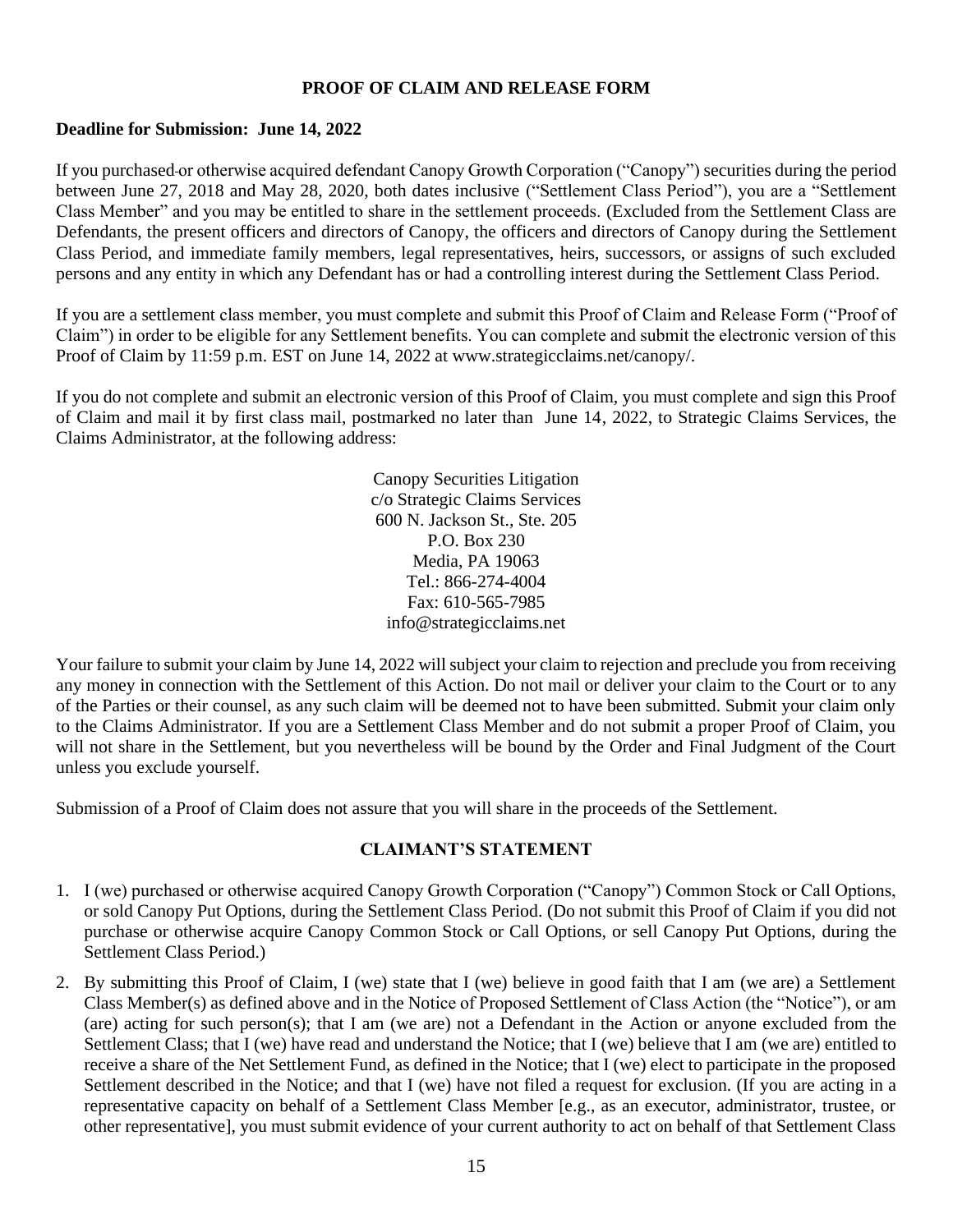Member. Such evidence would include, for example, letters testamentary, letters of administration, or a copy of the trust documents.)

- 3. I (we) consent to the jurisdiction of the Court with respect to all questions concerning the validity of this Proof of Claim. I (we) understand and agree that my (our) claim may be subject to investigation and discovery under the Federal Rules of Civil Procedure, provided that such investigation and discovery shall be limited to my (our) status as a Settlement Class Member(s) and the validity and amount of my (our) claim. No discovery shall be allowed on the merits of the Actions or Settlement in connection with processing of the Proof of Claim.
- 4. I (we) have set forth where requested below all relevant information with respect to each purchase or acquisition of Canopy Securities, and each sale, if any, of such securities. I (we) agree to furnish additional information to the Claims Administrator to support this claim if requested to do so.
- 5. I (we) have enclosed photocopies of the stockbroker's confirmation slips, stockbroker's statements, or other documents evidencing each purchase/acquisition and sale of Canopy Securities listed below in support of my (our) claim. (IF ANY SUCH DOCUMENTS ARE NOT IN YOUR POSSESSION, PLEASE OBTAIN A COPY OR EQUIVALENT DOCUMENTS FROM YOUR BROKER OR TAX ADVISOR BECAUSE THESE DOCUMENTS ARE NECESSARY TO PROVE AND PROCESS YOUR CLAIM.)
- 6. I (we) understand that the information contained in this Proof of Claim is subject to such verification as the Claims Administrator may request or as the Court may direct, and I (we) agree to cooperate in any such verification. (The information requested herein is designed to provide the minimum amount of information necessary to process most simple claims. The Claims Administrator may request additional information as required to efficiently and reliably calculate your Recognized Loss. In some cases, the Claims Administrator may condition acceptance of the claim based upon the production of additional information, including, where applicable, information concerning transactions in any derivatives securities such as options.)
- 7. Upon the occurrence of the Court's approval of the Settlement, as detailed in the Notice, I (we) agree and acknowledge that my (our) signature(s) hereto shall effect and constitute a full and final release, relinquishment and discharge by me (us) and my (our) successors and assigns in any capacity (or, if I am (we are) submitting this Proof of Claim on behalf of a corporation, a partnership, estate or one or more other persons, by it, him, her or them, and by its, his, her or their successors and assigns in any capacity) of each of the "Released Persons" of all "Released Claims," as those terms are defined in the Stipulation of Settlement, dated February 4, 2022 ("Settlement Stipulation"). I (we) further agree and acknowledge that I (we) and anyone claiming through or on my behalf (or, if I am (we are) submitting this Proof of Claim on behalf of a corporation, a partnership, estate or one or more other persons, by it, him, her, or them and anyone claiming through or on its, his, her, or their behalf), will be permanently and forever barred and enjoined from commencing, instituting, prosecuting or continuing to prosecute, in any capacity, any action or other proceeding in any court of law or equity, arbitration tribunal, administrative forum, or any other forum asserting the Released Claims against any of the Released Persons.
- 8. Upon the occurrence of the Court's approval of the Settlement, as detailed in the Notice, I (we) agree and acknowledge that my (our) signature(s) hereto shall effect and constitute a covenant by me (us) and anyone claiming through or on my behalf (or, if I am (we are) submitting this Proof of Claim on behalf of a corporation, a partnership, estate or one or more other persons, by it, him, her or them, and anyone claiming through or on its, his, her, or their behalf) to permanently refrain from instituting, commencing or prosecuting in any capacity any Released Claims against any of the Released Persons.
- 9. "Released Persons" has the meaning laid out in the Settlement Stipulation.
- 10. "Released Claims" has the meaning laid out in the Settlement Stipulation.
- 11. "Unknown Claims" has the meaning laid out in the Settlement Stipulation.
- 12. I (we) acknowledge that I (we) may hereafter discover facts in addition to or different from those which I (we) now know or believe to be true with respect to the subject matter of the Released Claims, but expressly fully, finally and forever settle and release, any and all Released Claims, known or unknown, suspected or unsuspected, contingent or non-contingent, whether or not concealed or hidden, which now exist, or heretofore have existed,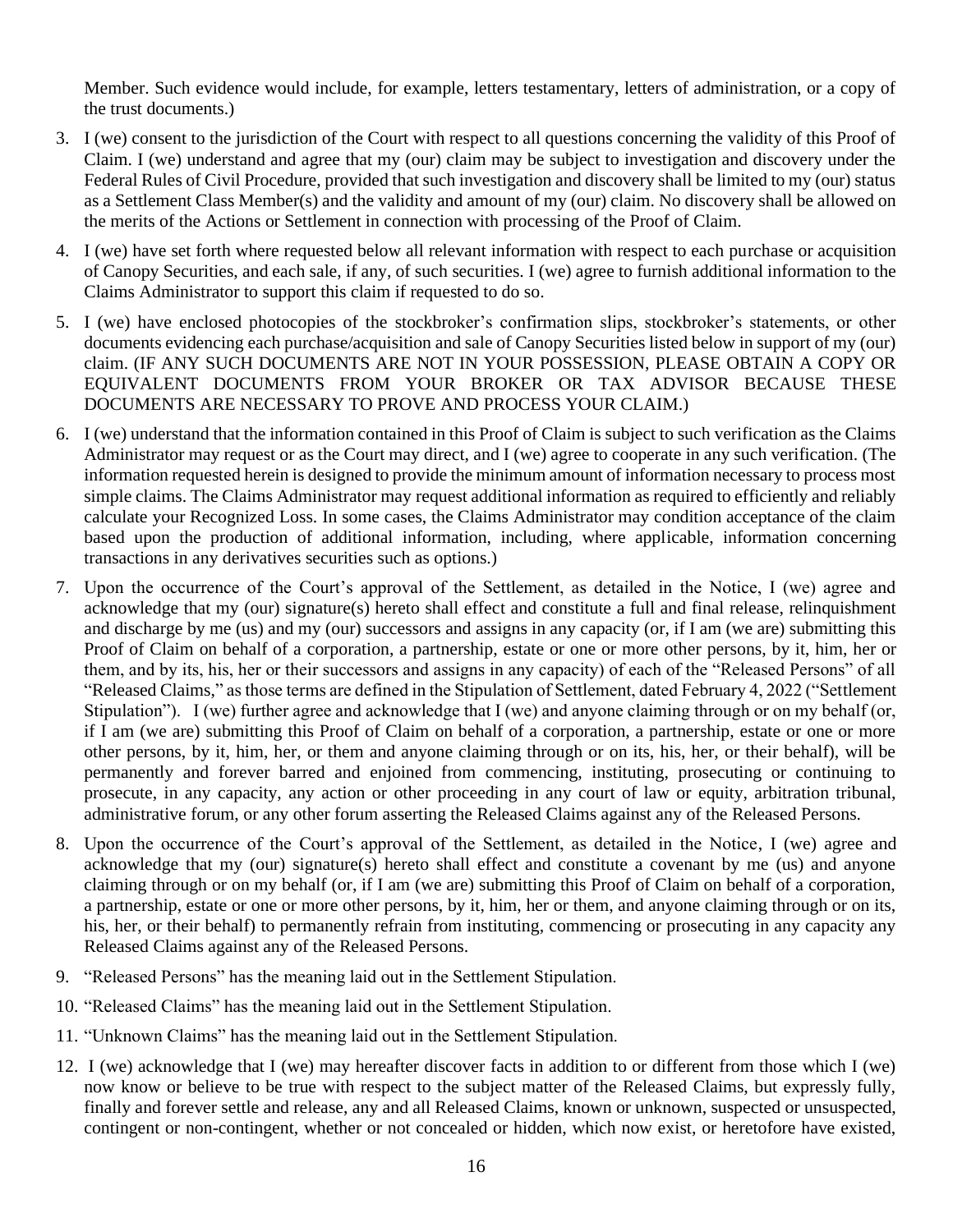upon any theory of law or equity now existing or coming into existence in the future, including, but not limited to, conduct which is negligent, intentional, with or without malice, or a breach of fiduciary duty, law or rule, without regard to the subsequent discovery or existence of such different or additional facts.

- 13. I (We) acknowledge that the inclusion of "Unknown Claims" in the definition of claims released pursuant to the Settlement Stipulation was separately bargained for and is a material element of the Settlement of which this release is a part.
- 14. NOTICE REGARDING INSTITUTIONAL FILERS: Representatives with authority to file on behalf of (a) accounts of multiple Settlement Class Members and/or (b) institutional accounts with large numbers of transactions ("Representative Filers") must submit information regarding their transactions in an electronic spreadsheet format. If you are a Representative Filer, you must contact the Claims Administrator at efile@strategicclaims.net or visit their website at www.strategicclaims.net to obtain the required file layout. Claims which are not submitted in electronic spreadsheet format and in accordance with the Claims Administrator's instructions may be subject to rejection. All Representative Filers MUST also submit a manually signed Proof of Claim, as well as proof of authority to file (see Item 2 of the Claimant's Statement), along with the electronic spreadsheet format. No claims submitted in electronic spreadsheet format will be considered to have been properly submitted unless the Claims Administrator issues to the Claimant a written acknowledgment of receipt and acceptance of electronically submitted data.
- 15. NOTICE REGARDING ONLINE FILING: Claimants who are not Representative Filers may submit their claims online using the electronic version of the Proof of Claim hosted at www.strategicclaims.net. If you are not acting as a Representative Filer, you do not need to contact the Claims Administrator prior to filing; you will receive an automated e-mail confirming receipt once your Proof of Claim has been submitted. If you are unsure if you should submit your claim as a Representative Filer, please contact the Claims Administrator at info@strategicclaims.net or (866) 274-4004. If you are not a Representative Filer, but your claim contains a large number of transactions, the Claims Administrator may request that you also submit an electronic spreadsheet showing your transactions to accompany your Proof of Claim.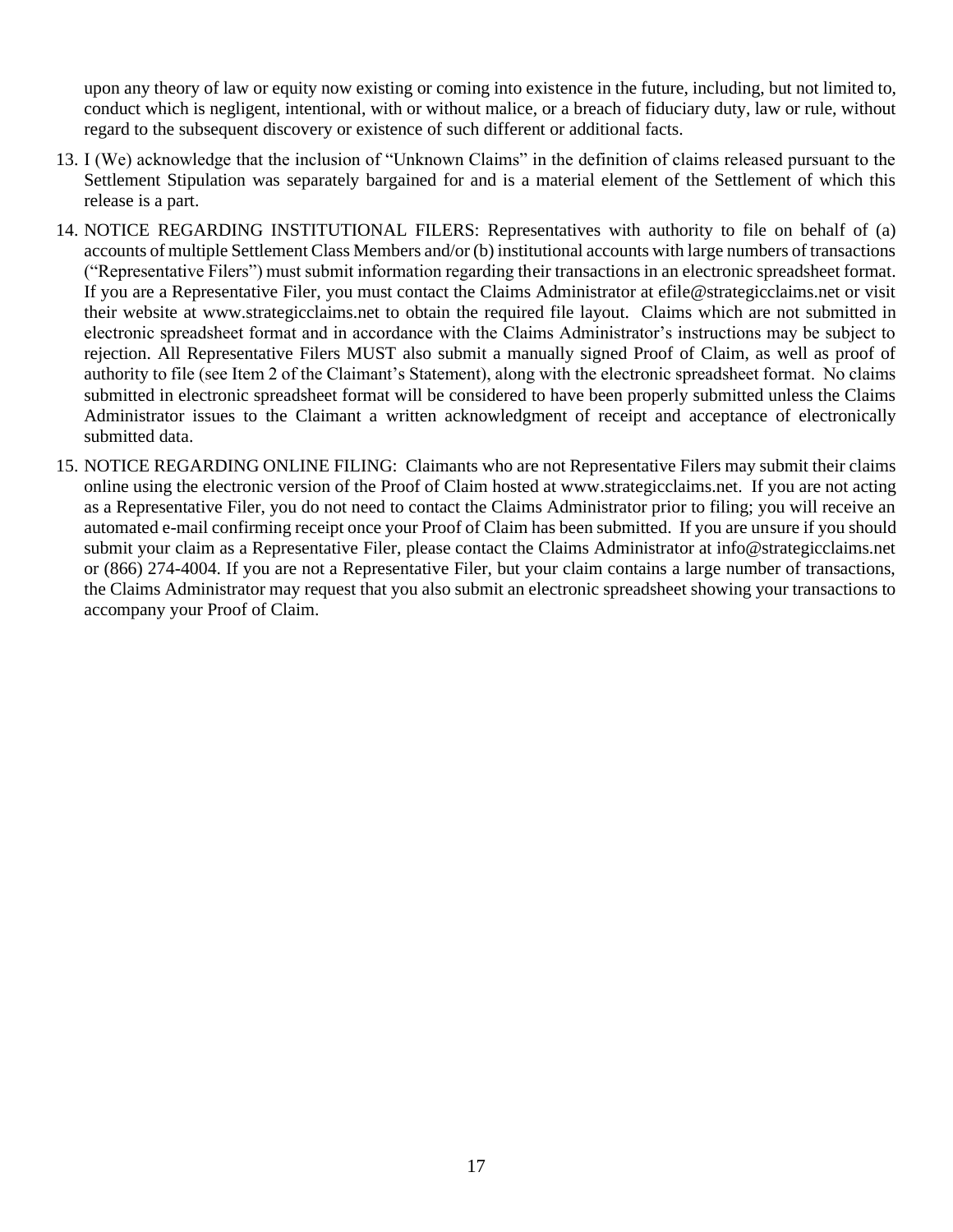# **I. CLAIMANT INFORMATION**

| <b>Beneficial Owner Name</b>                                                                                                           |  |                      |            |  |  |
|----------------------------------------------------------------------------------------------------------------------------------------|--|----------------------|------------|--|--|
|                                                                                                                                        |  |                      |            |  |  |
| Address                                                                                                                                |  |                      |            |  |  |
|                                                                                                                                        |  |                      |            |  |  |
| City                                                                                                                                   |  | <b>State</b>         | <b>ZIP</b> |  |  |
| Foreign Province                                                                                                                       |  | Foreign Country      |            |  |  |
| Day Phone                                                                                                                              |  | <b>Evening Phone</b> |            |  |  |
| Email                                                                                                                                  |  |                      |            |  |  |
| <b>Account Number</b>                                                                                                                  |  |                      |            |  |  |
| Social Security Number (for individuals):<br><b>OR</b><br>Taxpayer Identification Number (for estates, trusts,<br>corporations, etc.): |  |                      |            |  |  |

# **II. SCHEDULE OF TRANSACTIONS IN CANOPY COMMON STOCK**

#### **Beginning Holdings:**

A. State the total number of shares of Canopy Common Stock held at the close of trading on June 26, 2018 (*must be documented*)*.* If none, write "zero" or "0."

#### **Purchases/Acquisitions:**

B. Separately list each and every purchase or acquisition of Canopy Common Stock from June 27, 2018 through August 26, 2020, both dates inclusive, and provide the following information (*must be documented*):

| <b>Trade Date</b><br>(List Chronologically)<br>(Month/Day/Year) | <b>Number of Shares</b><br><b>Purchased/Acquired</b> | <b>Price per Share</b> | <b>Total Cost</b><br>(Excluding Commissions,<br>Taxes, and Fees) |
|-----------------------------------------------------------------|------------------------------------------------------|------------------------|------------------------------------------------------------------|
|                                                                 |                                                      |                        |                                                                  |
|                                                                 |                                                      |                        |                                                                  |
|                                                                 |                                                      |                        |                                                                  |
|                                                                 |                                                      |                        |                                                                  |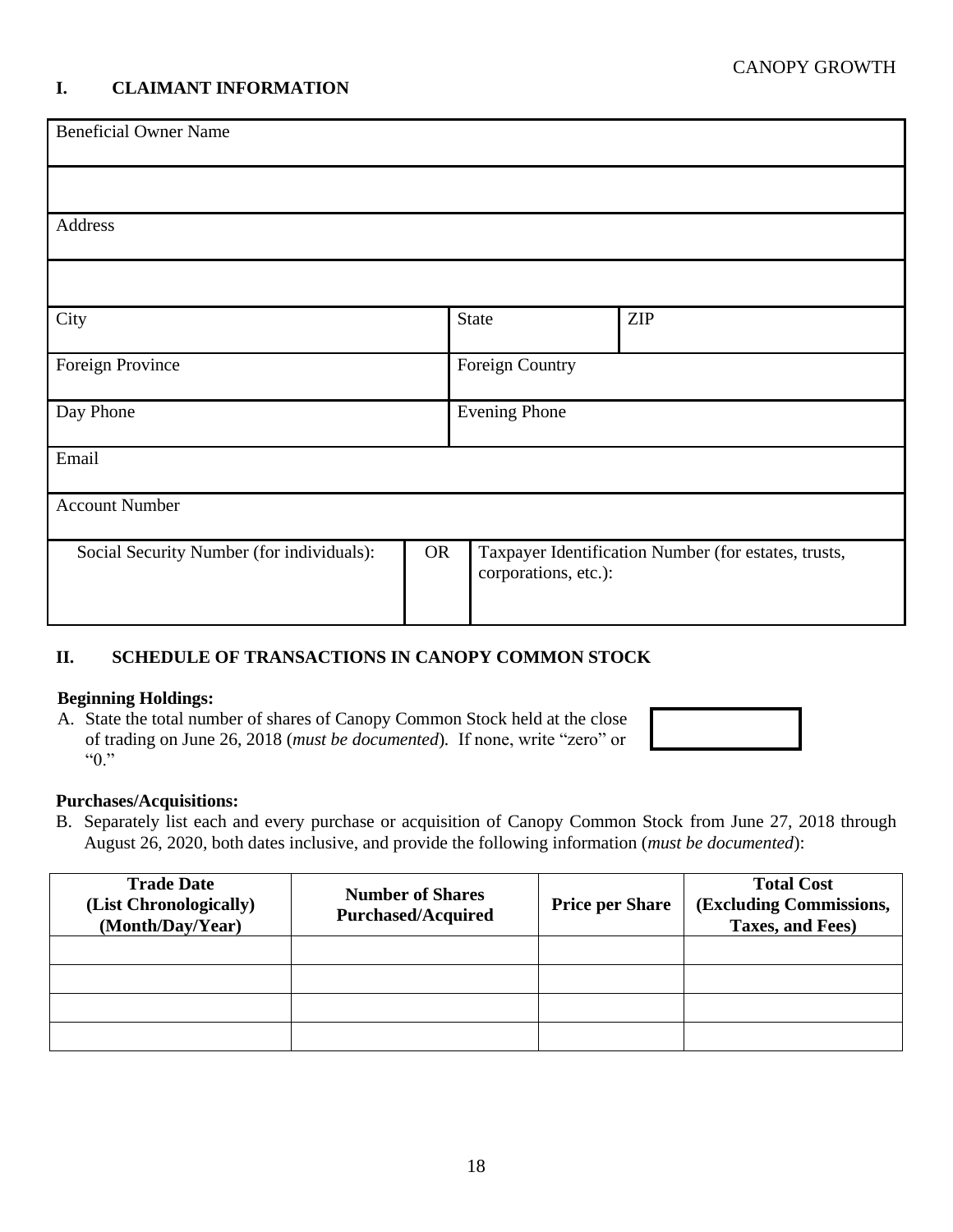# **Sales:**

C. Separately list each and every sale of Canopy Common Stock from June 27, 2018 through August 26, 2020, both dates inclusive, and provide the following information (*must be documented*):

| <b>Trade Date</b><br>(List<br>Chronologically)<br>(Month/Day/Year) | <b>Number of Shares Sold</b> | <b>Price per Share</b> | <b>Amount Received</b><br>(Excluding Commissions,<br>Taxes, and Fees) |
|--------------------------------------------------------------------|------------------------------|------------------------|-----------------------------------------------------------------------|
|                                                                    |                              |                        |                                                                       |
|                                                                    |                              |                        |                                                                       |
|                                                                    |                              |                        |                                                                       |
|                                                                    |                              |                        |                                                                       |

# **Ending Holdings:**

D. State the total number of shares of Canopy Common Stock held at the close of trading on August 26, 2020, (*must be documented*)*.* If none, write "zero" or "0."



# **III. SCHEDULE OF TRANSACTIONS IN CANOPY CALL OPTIONS**

# **Beginning Holdings:**

A. State the total number of Canopy Call Options held at the close of trading on June 26, 2018 (*must be*  documented). If none, write "zero" or "0."

| <b>Strike Price of</b><br><b>Call Option</b> | <b>Expiration Date of Call</b><br>Option<br>(Month/Day/Year) | <b>Number of Call Options</b><br>in Which You Had an<br><b>Open Interest</b> |
|----------------------------------------------|--------------------------------------------------------------|------------------------------------------------------------------------------|
|                                              |                                                              |                                                                              |
|                                              |                                                              |                                                                              |
|                                              |                                                              |                                                                              |
|                                              |                                                              |                                                                              |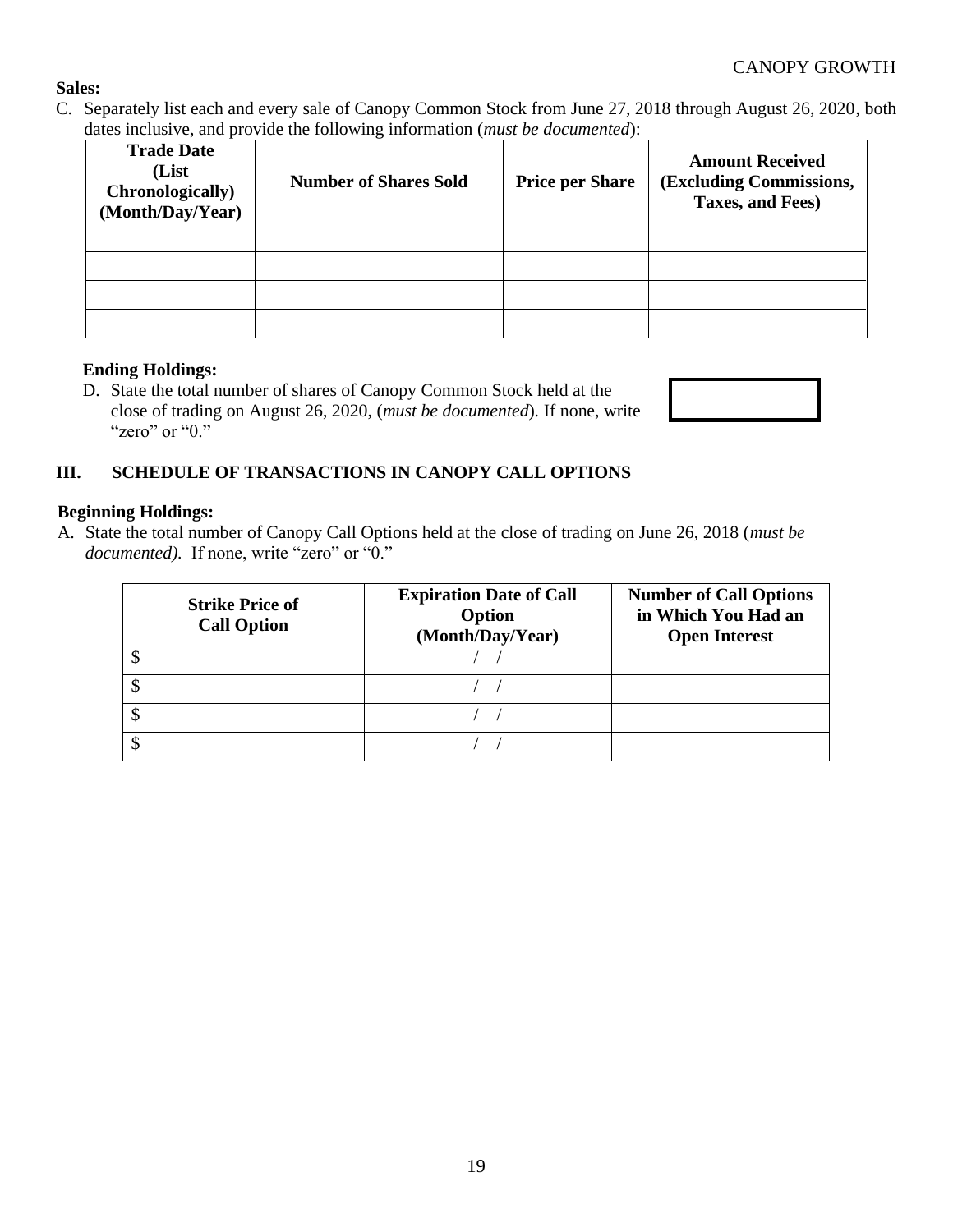# **Purchases/Acquisitions:**

B. Separately list each and every purchase or acquisition (including free receipts) of Canopy Call Options from after the opening of trading on June 27, 2018 through and including the close of trading on May 28, 2020, both dates inclusive, and provide the following information (*must be documented*):

| Date of<br><b>Purchase</b><br><b>Acquisition</b><br>(List<br>Chrono-<br>logically)<br>(Month/<br>Day/Year) | <b>Strike</b><br><b>Price</b><br>of Call<br>Option | <b>Expiration</b><br>Date of<br>Call<br>Option<br>(Month/<br>Day/<br>Year) | Number of<br>Call<br><b>Options</b><br><b>Purchased/</b><br><b>Acquired</b> | Purchase/<br><b>Acquisition</b><br><b>Price Per</b><br>Call<br>Option | <b>Total</b><br>Purchase/<br><b>Acquisition</b><br><b>Price</b><br>(excluding)<br>taxes,<br>commissions,<br>and fees) | <b>Insert an</b><br>" $E"$ if<br><b>Exercised</b><br><b>Insert an</b><br>" $A$ " if<br><b>Assigned</b><br><b>Insert an</b><br>" $X$ " if<br><b>Expired</b> | <b>Exercise/Assign</b><br>Date (Month/<br>Day/Year) |
|------------------------------------------------------------------------------------------------------------|----------------------------------------------------|----------------------------------------------------------------------------|-----------------------------------------------------------------------------|-----------------------------------------------------------------------|-----------------------------------------------------------------------------------------------------------------------|------------------------------------------------------------------------------------------------------------------------------------------------------------|-----------------------------------------------------|
|                                                                                                            | $\boldsymbol{\mathsf{S}}$                          |                                                                            |                                                                             | \$                                                                    | $\mathcal{S}$                                                                                                         |                                                                                                                                                            |                                                     |
| $\left( \quad \right)$                                                                                     | \$                                                 |                                                                            |                                                                             | \$                                                                    | $\mathcal{S}$                                                                                                         |                                                                                                                                                            |                                                     |
|                                                                                                            | $\mathcal{S}$                                      |                                                                            |                                                                             | \$                                                                    | $\mathcal{S}$                                                                                                         |                                                                                                                                                            |                                                     |
|                                                                                                            | \$                                                 |                                                                            |                                                                             | \$                                                                    | $\mathcal{S}$                                                                                                         |                                                                                                                                                            |                                                     |

# **Sales:**

C. Separately list each and every sale/disposition of Canopy Call Options from after the opening of trading on June 27, 2018 through and including the close of trading on May 28, 2020, both dates inclusive, and provide the following information (*must be documented*):

| Date of<br>Sale (List<br>Chrono-<br>logically)<br>(Month/<br>Day/<br>Year) | <b>Strike</b><br><b>Price</b><br>of Call<br>Option | <b>Expiration</b><br>Date of<br>Call<br>Option<br>(Month/<br>Day/Year) | <b>Number</b><br>of Call<br><b>Options</b><br><b>Sold</b> | <b>Sale</b><br><b>Price</b><br>Per Call<br>Option | <b>Total Sale</b><br><b>Price</b><br>(excluding)<br>taxes,<br>commissions,<br>and fees) | <b>Insert an</b><br>" $E"$ if<br><b>Exercised</b><br><b>Insert an</b><br>" $A$ " if<br><b>Assigned</b><br><b>Insert</b> an<br>" $X$ " if<br><b>Expired</b> | <b>Exercise/Assign</b><br>Date (Month/<br>Day/Year) |
|----------------------------------------------------------------------------|----------------------------------------------------|------------------------------------------------------------------------|-----------------------------------------------------------|---------------------------------------------------|-----------------------------------------------------------------------------------------|------------------------------------------------------------------------------------------------------------------------------------------------------------|-----------------------------------------------------|
|                                                                            | \$                                                 |                                                                        |                                                           | \$                                                | \$                                                                                      |                                                                                                                                                            |                                                     |
|                                                                            | \$                                                 |                                                                        |                                                           | \$                                                | \$                                                                                      |                                                                                                                                                            |                                                     |
|                                                                            | \$                                                 |                                                                        |                                                           | \$                                                | \$                                                                                      |                                                                                                                                                            |                                                     |
|                                                                            | \$                                                 |                                                                        |                                                           | \$                                                | \$                                                                                      |                                                                                                                                                            |                                                     |

# **Ending Holdings:**

D. Separately list all position in Canopy Call Options in which you had an open interest as of the close of trading on May 28, 2020 (*must be documented*)*.* If none, write "zero" or "0."

| <b>Strike Price of</b><br><b>Call Option</b> | <b>Expiration Date of Call</b><br>Option<br>(Month/Day/Year) | <b>Number of Call Options</b><br>in Which You Had an<br><b>Open Interest</b> |
|----------------------------------------------|--------------------------------------------------------------|------------------------------------------------------------------------------|
|                                              |                                                              |                                                                              |
|                                              |                                                              |                                                                              |
|                                              |                                                              |                                                                              |
|                                              |                                                              |                                                                              |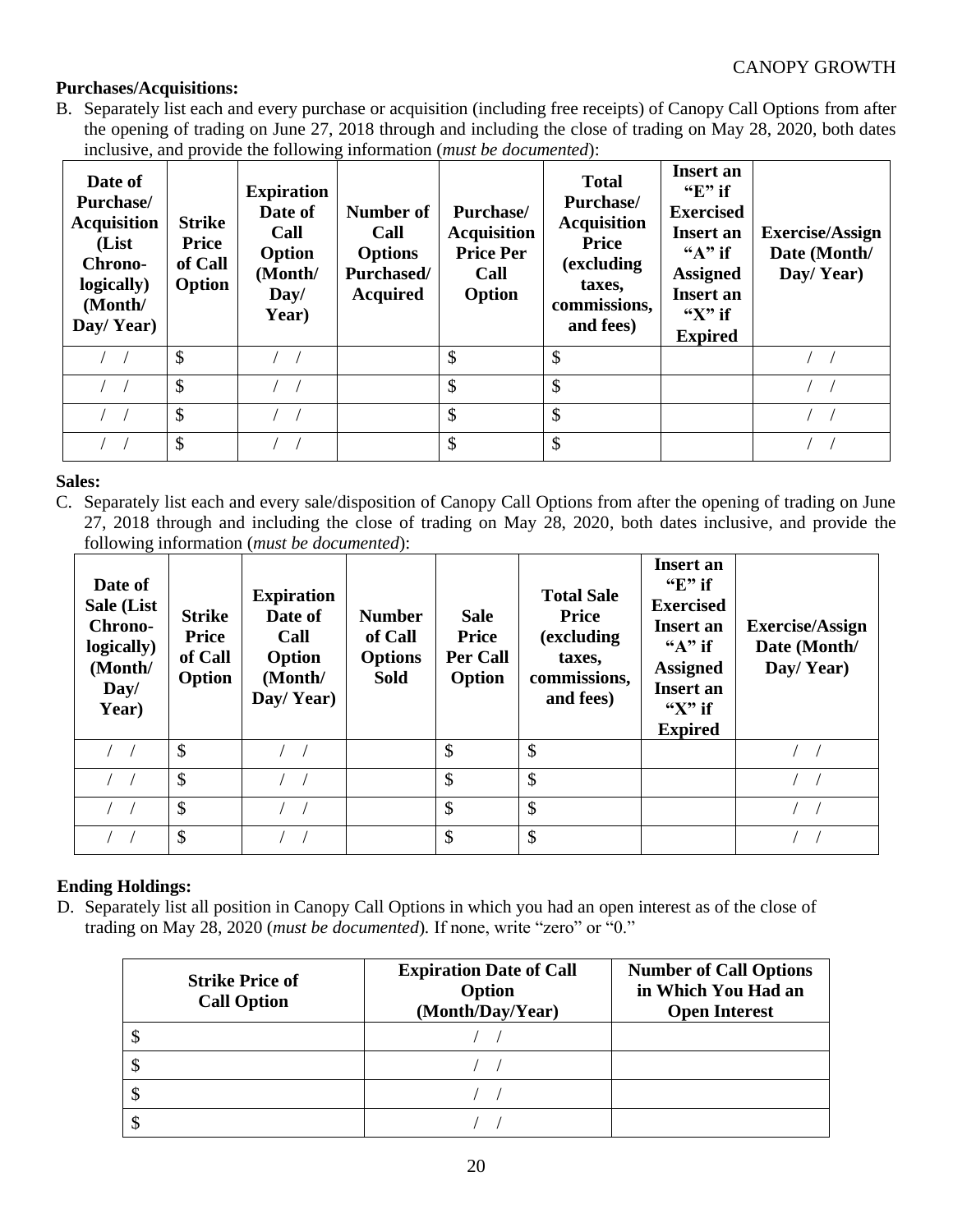# **IV. SCHEDULE OF TRANSACTIONS IN CANOPY PUT OPTIONS**

#### **Beginning Holdings:**

A. State the total number of Canopy Put Options held at the close of trading on June 26, 2018 (*must be documented*)*.* If none, write "zero" or "0."

| <b>Strike Price of</b><br><b>Put Option</b> | <b>Expiration Date of Put</b><br>Option<br>(Month/Day/Year) | <b>Number of Put Options</b><br>in Which You Had an<br><b>Open Interest</b> |
|---------------------------------------------|-------------------------------------------------------------|-----------------------------------------------------------------------------|
|                                             |                                                             |                                                                             |
|                                             |                                                             |                                                                             |
|                                             |                                                             |                                                                             |
|                                             |                                                             |                                                                             |

#### **Sales (Writing):**

B. Separately list each and every sales (writing) (including free deliveries) of Canopy Put Options from after the opening of trading on June 27, 2018 through and including the close of trading on May 28, 2020, both dates inclusive, and provide the following information (*must be documented*):

| Date of Sale<br>(Writing)<br>(List<br>Chrono-<br>logically)<br>(Month/Day/<br>Year) | <b>Strike</b><br>Price<br>of Put<br>Option | <b>Expiration</b><br>Date of<br>Put<br>Option<br>(Month/<br>Day/Year) | <b>Number</b><br>of Put<br><b>Options</b><br><b>Sold</b><br>(Written) | <b>Sale</b><br><b>Price</b><br>Per Put<br>Option | <b>Total Sale</b><br><b>Price</b><br>(excluding<br>taxes,<br>commissions,<br>and fees) | Insert an<br>" $E$ " if<br><b>Exercised</b><br><b>Insert an</b><br>" $A$ " if<br><b>Assigned</b><br><b>Insert an</b><br>" $X$ " if<br><b>Expired</b> | <b>Exercise/Assign</b><br>Date (Month/<br>Day/Year) |
|-------------------------------------------------------------------------------------|--------------------------------------------|-----------------------------------------------------------------------|-----------------------------------------------------------------------|--------------------------------------------------|----------------------------------------------------------------------------------------|------------------------------------------------------------------------------------------------------------------------------------------------------|-----------------------------------------------------|
|                                                                                     | \$                                         |                                                                       |                                                                       | \$                                               | \$                                                                                     |                                                                                                                                                      |                                                     |
|                                                                                     | $\mathcal{S}$                              |                                                                       |                                                                       | $\mathcal{S}$                                    | $\mathcal{S}$                                                                          |                                                                                                                                                      |                                                     |
|                                                                                     | \$                                         |                                                                       |                                                                       | $\mathcal{S}$                                    | \$                                                                                     |                                                                                                                                                      |                                                     |
|                                                                                     | \$                                         |                                                                       |                                                                       | $\mathcal{S}$                                    | $\mathcal{S}$                                                                          |                                                                                                                                                      |                                                     |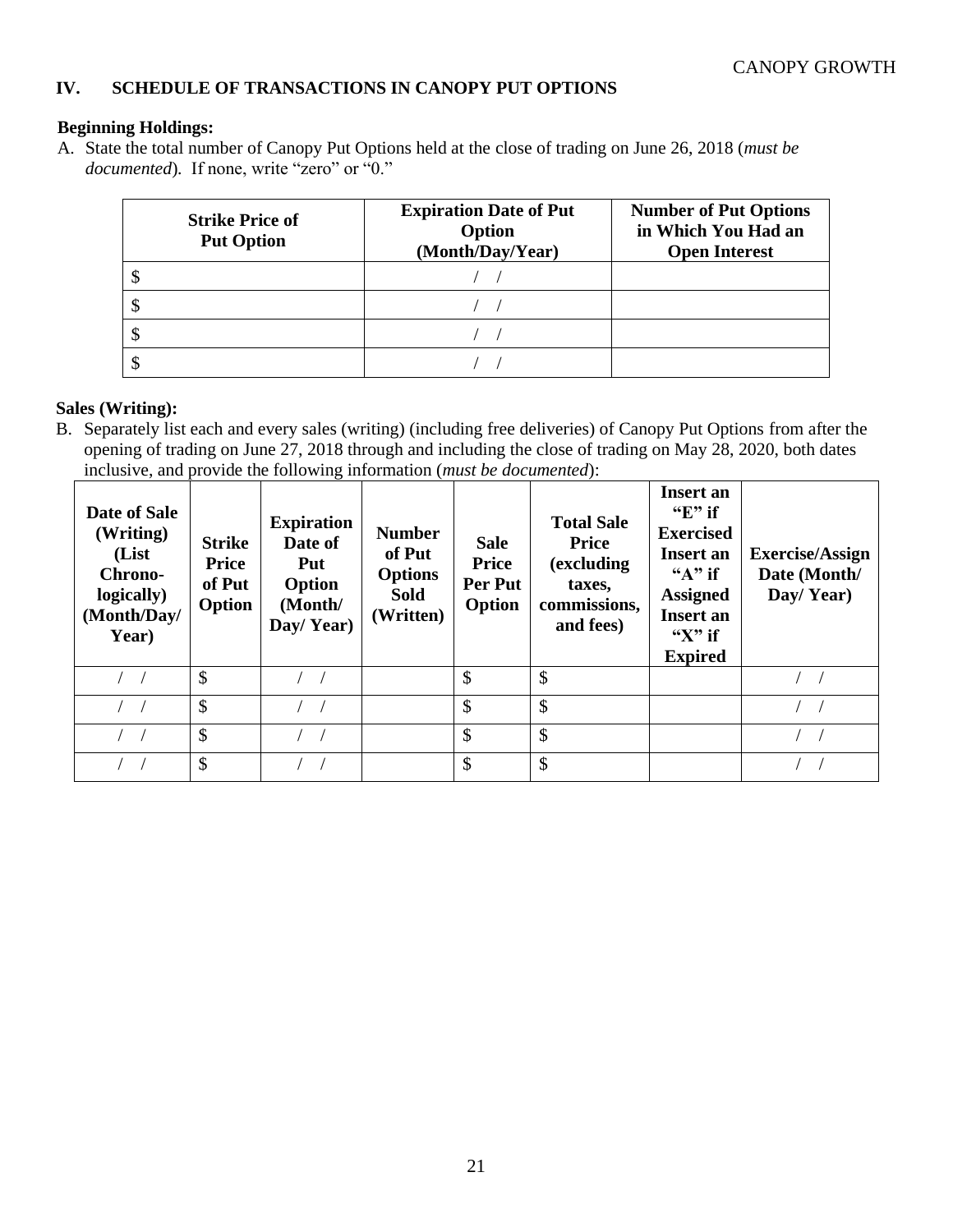# **Purchases/Acquisitions:**

C. Separately list each and every purchase/acquisition (including free receipts) of Canopy Put Options from after the opening of trading on June 27, 2018 through and including the close of trading on May 28, 2020, both dates inclusive, and provide the following information (*must be documented*):

| Date of<br>Purchase/Acquisi<br>tion (List<br><b>Chronologically</b> )<br>(Month/Day/Yea<br>$\mathbf{r})$ | <b>Strike</b><br>Price<br>of Put<br>Option | <b>Expiration</b><br>Date of Put<br>Option<br>(Month/Day/<br>Year) | Number of<br><b>Put Options</b><br><b>Purchased/Ac</b><br>quired | <b>Purchase/Acq</b><br>uisition Price<br>Per Put<br>Option | <b>Total</b><br><b>Purchas</b><br>e/Acquis<br>ition<br><b>Price</b><br>(excludi<br>ng taxes,<br>commiss<br>ions, and<br>fees) | <b>Insert an</b><br>" $E"$ if<br><b>Exercised</b><br><b>Insert an</b><br>" $A"$ if<br><b>Assigned</b><br><b>Insert an</b><br>" $X$ " if<br><b>Expired</b> | Exercise/A<br>ssign Date<br>(Month/<br>Day/Year) |
|----------------------------------------------------------------------------------------------------------|--------------------------------------------|--------------------------------------------------------------------|------------------------------------------------------------------|------------------------------------------------------------|-------------------------------------------------------------------------------------------------------------------------------|-----------------------------------------------------------------------------------------------------------------------------------------------------------|--------------------------------------------------|
|                                                                                                          | $\mathcal{S}$                              |                                                                    |                                                                  | \$                                                         | \$                                                                                                                            |                                                                                                                                                           |                                                  |
|                                                                                                          | \$                                         |                                                                    |                                                                  | \$                                                         | \$                                                                                                                            |                                                                                                                                                           |                                                  |
|                                                                                                          | $\mathcal{S}$                              |                                                                    |                                                                  | \$                                                         | \$                                                                                                                            |                                                                                                                                                           |                                                  |
|                                                                                                          | \$                                         |                                                                    |                                                                  | \$                                                         | \$                                                                                                                            |                                                                                                                                                           |                                                  |

# **Ending Holdings:**

D. Separately list all positions in Canopy Put Options in which you had an open interest as of the close of trading on May 28, 2020, (*must be documented*)*.* If none, write "zero" or "0."

| <b>Strike Price of</b><br><b>Put Option</b> | <b>Expiration Date of Put</b><br>Option<br>(Month/Day/Year) | <b>Number of Put Options</b><br>in Which You Had an<br><b>Open Interest</b> |
|---------------------------------------------|-------------------------------------------------------------|-----------------------------------------------------------------------------|
|                                             |                                                             |                                                                             |
|                                             |                                                             |                                                                             |
|                                             |                                                             |                                                                             |
|                                             |                                                             |                                                                             |

**If additional space is needed to list your transactions/holdings, attach separate numbered sheets, giving all required information, substantially in the same format, and print your name and Social Security or Taxpayer Identification number at the top of each sheet.**

# **V. TAXPAYER IDENTIFICATION NUMBER**

The Claimant Information form above requests a Taxpayer Identification Number. For most individuals, this is your Social Security Number. The Internal Revenue Service ("I.R.S.") requires such taxpayer identification number. If you fail to provide this information, your claim may be rejected.

# **VI. CERTIFICATION**

I (We) submit this Proof of Claim under the terms of the Settlement described in the Notice. I (We) also submit to the jurisdiction of the United States District Court for the District of New Jersey, with respect to my (our) claim as a Settlement Class Member(s) and for purposes of enforcing the release and covenant not to sue set forth herein. I (We) further acknowledge that I am (we are) bound by and subject to the terms of any judgment that may be entered in this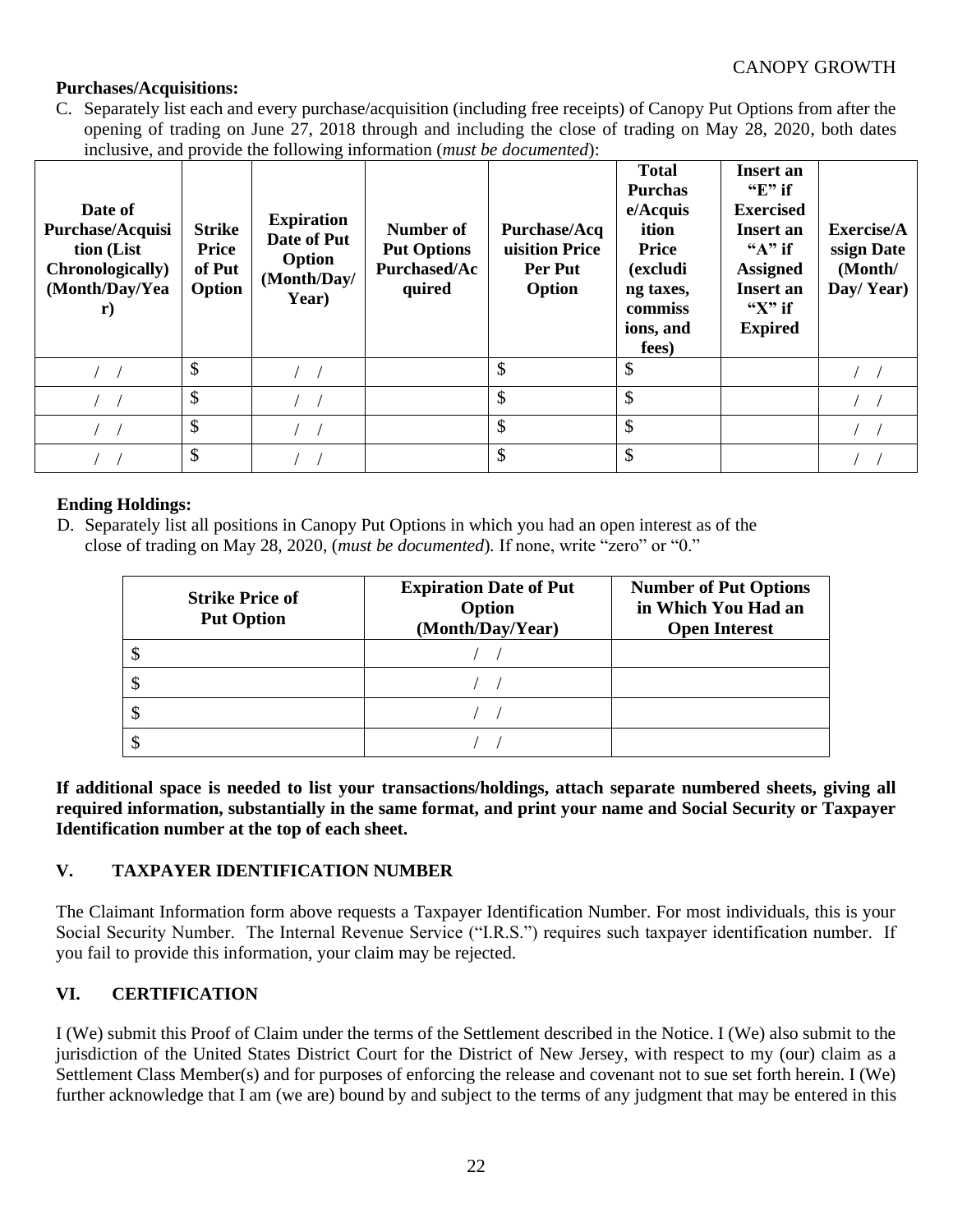## CANOPY GROWTH

Action. I (We) have not submitted any other claim covering the same purchases/acquisitions or sales of Canopy Securities during the Settlement Class Period and know of no other Person having done so on my (our) behalf.

I (We) certify that I am (we are) NOT subject to backup withholding under the provisions of Section 3406 (a)(1)(c) of the Internal Revenue Code because: (a) I am (We are) exempt from backup withholding; or (b) I (We) have not been notified by the I.R.S. that I am (we are) subject to backup withholding as a result of a failure to report all interest or dividends; or (c) the I.R.S. has notified me (us) that I am (we are) no longer subject to backup withholding.

NOTE: If you have been notified by the I.R.S. that you are subject to backup withholding, please strike out the language that you are not subject to backup withholding in the certification above.

UNDER THE PENALTIES OF PERJURY UNDER THE LAWS OF THE UNITED STATES, I (WE) CERTIFY THAT ALL OF THE INFORMATION I (WE) PROVIDED ON THIS PROOF OF CLAIM IS TRUE, CORRECT AND COMPLETE.

> Signature of Claimant (If this claim is being made on behalf of Joint Claimants, then each must sign):

\_\_\_\_\_\_\_\_\_\_\_\_\_\_\_\_\_\_\_\_\_\_\_\_\_\_\_\_\_\_\_\_\_\_\_\_\_\_\_\_

\_\_\_\_\_\_\_\_\_\_\_\_\_\_\_\_\_\_\_\_\_\_\_\_\_\_\_\_\_\_\_\_\_\_\_\_\_\_\_\_

\_\_\_\_\_\_\_\_\_\_\_\_\_\_\_\_\_\_\_\_\_\_\_\_\_\_\_\_\_\_\_\_\_\_\_\_\_\_\_\_

(Signature)

(Signature)

(Capacity of person(s) signing, e.g. beneficial purchaser(s), executor, administrator, trustee, etc.)  $\Box$  Check here if proof of authority to file is enclosed. (See Item 2 under Claimant's Statement)

Date: \_\_\_\_\_\_\_\_\_\_\_\_\_\_\_\_\_\_\_\_

# **THIS PROOF OF CLAIM AND RELEASE FORM MUST BE SUBMITTED ELECTRONICALLY AT WWW.STRATEGICCLAIMS.NET/CANOPY/ BY 11:59 P.M. EST ON JUNE 14, 2022, OR MAILED TO THE CLAIMS ADMINISTRATOR AT THE BELOW ADDRESS, POSTMARKED NO LATER THAN JUNE 14, 2022:**

Canopy Securities Litigation c/o Strategic Claims Services 600 N. Jackson St., Ste. 205 P.O. Box 230 Media, PA 19063 Tel.: 866-274-4004 Fax: 610-565-7985 info@strategicclaims.net